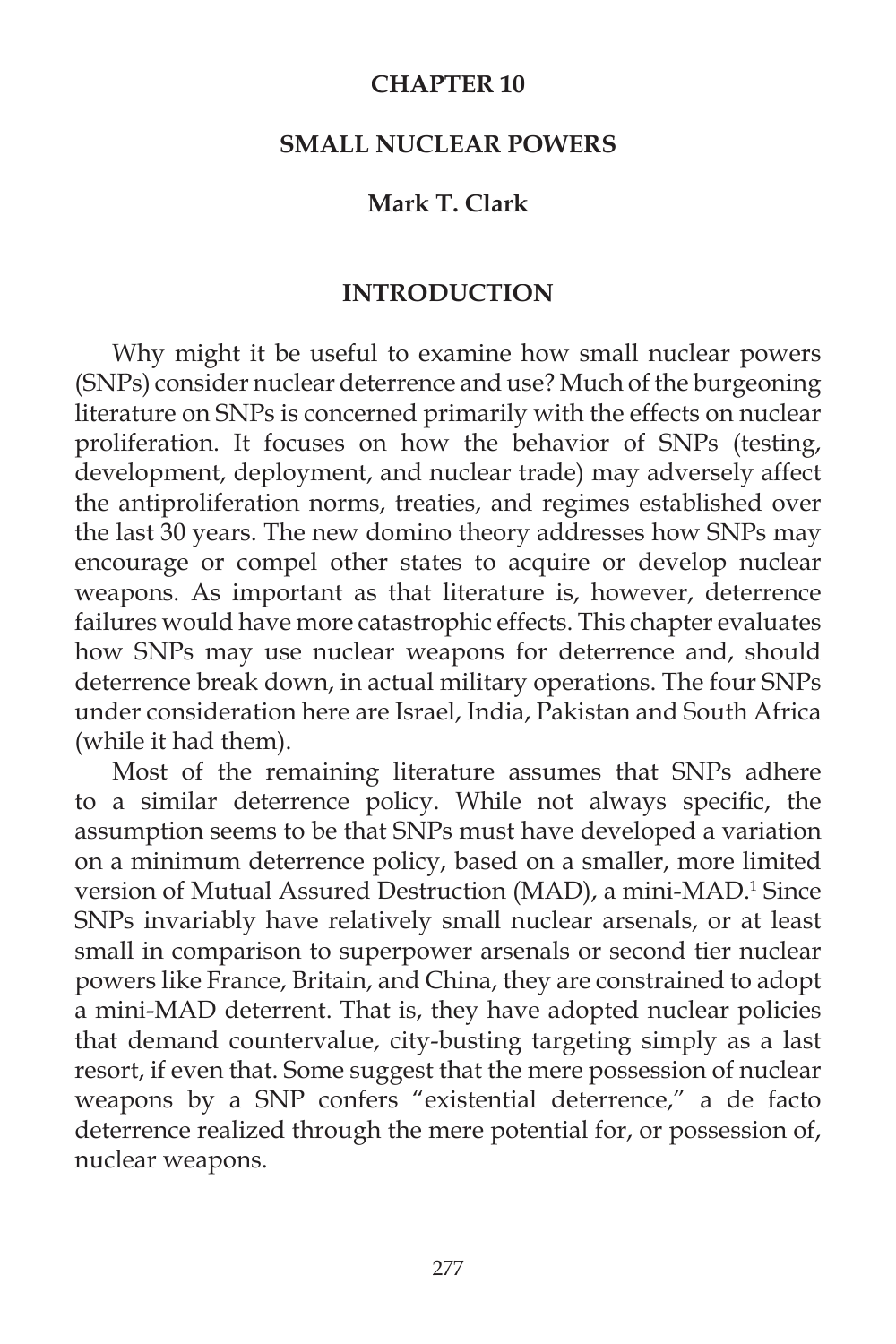Uncritical acceptance of the idea of mini-MAD produces myopia about how SNPs may use nuclear weapons. Oddly enough, deterrence theorists who hold to some form of MAD may be too optimistic about the improbability of war, precisely because of its potential catastrophic consequences. The opposite approach, believing that war is inevitable and will entail nuclear warfighting, produces its own myopia about how SNPs consider nuclear deterrence. A better approach to the subject is based on prudence. As Owen Harries noted some time ago:

Both a consistent worst-case and a consistent best-case mentality interfere with the ability to see things as they are. But there is a difference. The characteristic error associated with the former is the taking of unnecessary measures to meet problems which do not arise (though, even then, there is always the question of whether they would have arisen had not action been taken). The characteristic error associated with best-case thinking, on the other hand, is the failure to take measures to cope with problems that *do* arise [emphasis in original]. The first is likely to be wasteful; the latter may be fatal.<sup>2</sup>

 MAD may have problems when applied to SNPs. Assured Destruction (AD), as viewed by Robert McNamara during the 1960s, imposed fairly heavy requirements for nuclear forces in deterring a Soviet attack. U.S. nuclear forces were required to absorb a wellexecuted surprise attack and respond with unacceptable damage on the Soviet Union. That level of unacceptable damage was calculated to be the destruction of nearly 50 percent of Soviet industry and casualties of up to 25 percent of the Soviet population. The calculus of damage was based on the United States having 400 equivalent megatons available for delivery on Soviet cities after degradation from the surprise attack and accounting for the reliability of delivery systems and their ability to penetrate Soviet defenses. AD was mutualized (MAD) for similar levels of destruction on both sides. However, it is unlikely SNPs will ever get to those levels of destruction. Even in the worst case of an all-out Indian-Pakistan nuclear exchange, terrible as it would surely be, the level of destruction fails to come even remotely close to the expected level of destruction under MAD.3

 Deterrence policies have another problem. States that announce a deterrence policy do so in order to convince their opponents not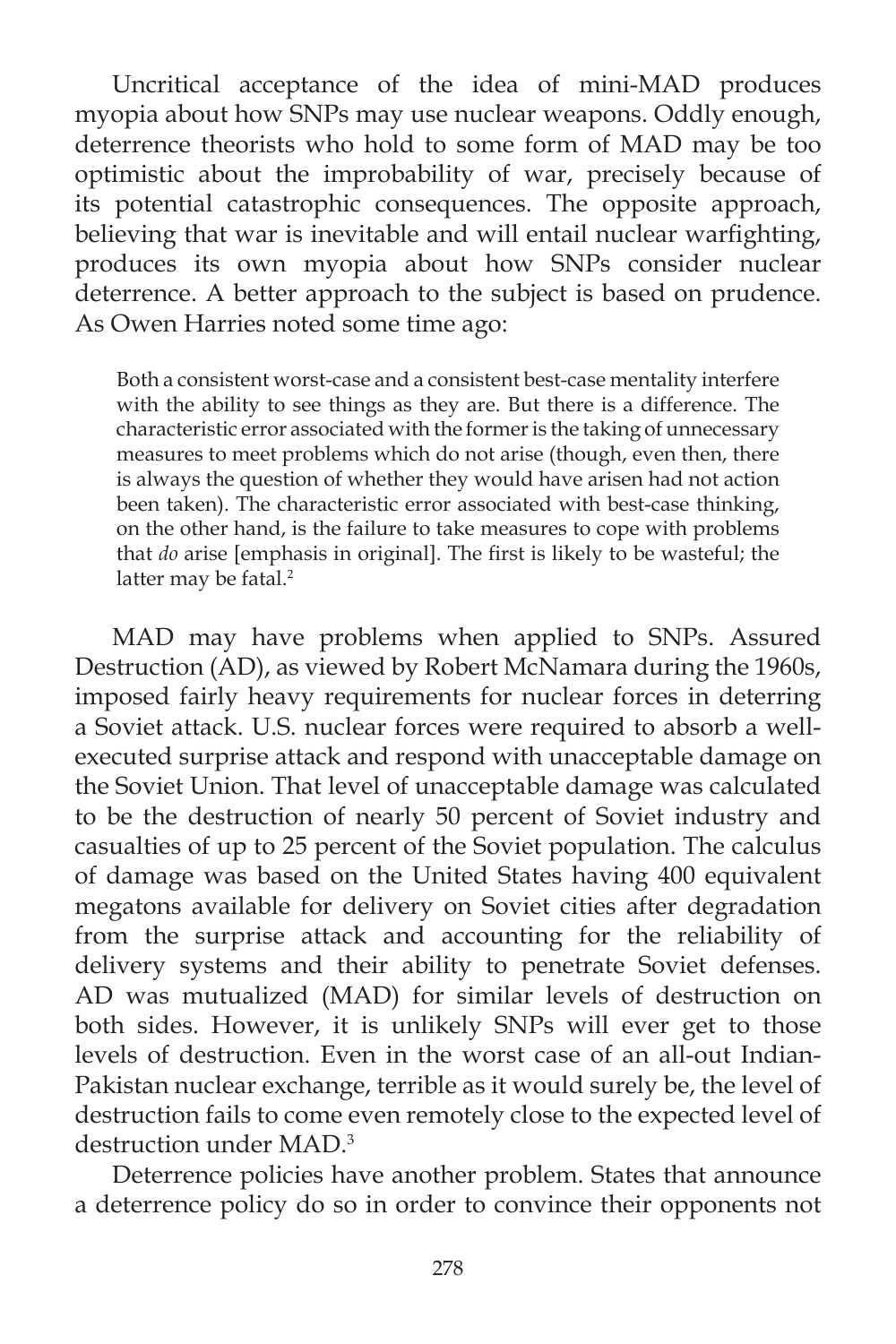to initiate war in the first place. That is to say, deterrence is largely a psychological phenomenon.<sup>4</sup> However, deterrence policies are public declaratory policies, and often differ substantially from the targeting plans a military force develops for the use of nuclear weapons in war (the action or employment plans). For instance, late in the Johnson administration, after McNamara had enshrined MAD as U.S. policy, only about 7 percent of U.S. nuclear weapons were targeted on Soviet cities.<sup>5</sup> In other words, despite the public rhetoric about destroying tens or hundreds of Soviet cities in a nuclear annihilation, Soviet cities were (a) only a small fraction of the target set, and (b) targets of last resort. There are good reasons to believe that SNPs are struggling with the same gap between their public policies and their internal military plans.

 While commentators frequently acknowledge that it is too simplistic to impose Cold War ideas of nuclear deterrence on emerging nuclear powers, it is a hard habit to shake. Viewing SNPs through the prism of MAD and/or related deterrence ideas has its problems. Such theories tend to be deductive in form.<sup>6</sup> Theories of deterrence hold axiomatically to the Rational Actor assumption about state behavior and choices with respect to nuclear weapons. Rationality assumes a pure "cost/benefit" analysis with perfect information that ignores or downplays individual differences among states.<sup>7</sup> According to "rationality" in deterrence theory, the costs of nuclear use will always outweigh any conceivable gains. While not disparaging of the utility of such an assumption, by definition it ignores how individual state leaders, bureaucracies, beliefs, and ideologies shape nuclear strategies. Indeed, it imposes a uniform calculus on very different actors with very different strategic "personalities."8 Further, an assumption of rationality is, by definition, not necessarily true. The criterion for employing such theoretical assumptions is whether they are useful. The usefulness of the assumption of rationality has been challenged.<sup>9</sup>

 If it is problematic to view SNPs through the prism of western deterrence theory, it is not a problem that SNPs make, though they make a share of their own. Frequently, analysts, politicians, and strategists for SNPs assure us that they have learned much from our literature and experience, and will not make similar "mistakes." It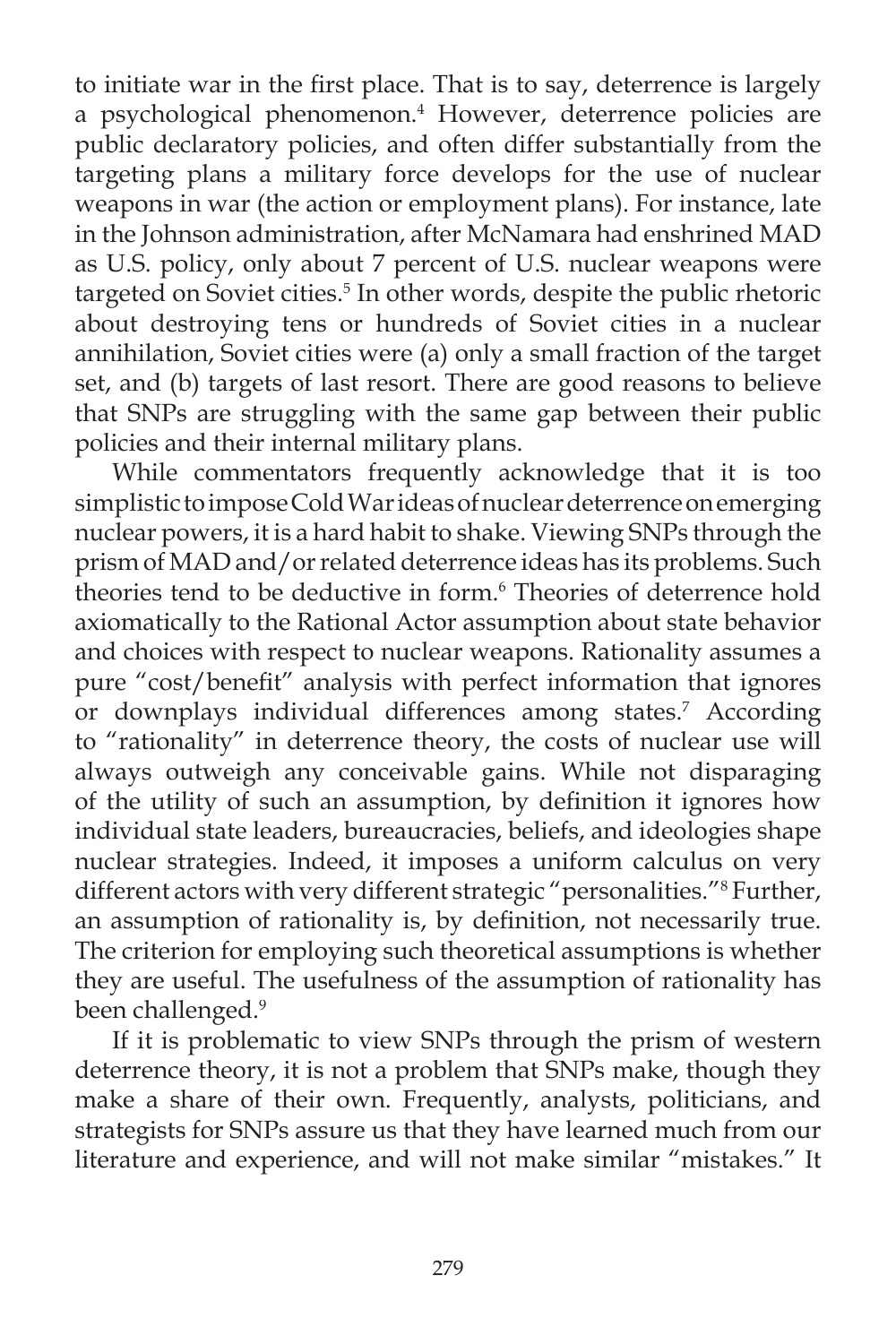therefore behooves us to first understand how policymakers in SNP countries understand themselves, their deterrence requirements, and their articulation of plans.

 The approach taken here is primarily inductive rather than deductive. A series of questions guides the review of how SNPs are talking about themselves, their deterrence requirements, and their deterrence postures. The questions are designed to tease out the different ideas SNPs have considered in designing their deterrence preferences. Rather than assuming a uniform deterrence calculus based on "rationality," this approach tries to capture the preferred values that key policymakers and military strategists see for their own nuclear forces.

The questions are:

How do SNPs perceive their own views on deterrence and nuclear use? What kind of deterrence doctrine, if any, has been publicly established?

Does the emerging SNP literature on nuclear weapons envision a continuum for nuclear weapons use? If so, what is it?

What are the threats to the SNPs, and how do those threats impact the development of nuclear weapons?

Does it matter whether a particular state has civilian or military control over nuclear weapons?

What are the research and development trends for the delivery of nuclear weapons that may signal changes in deterrence posture?

The results of this study are suggestive, not conclusive. This is due in no small measure to the absence of enough data to make determinations with a high degree of certainty. Another difference from the Cold War is found here. During the Cold War, the data on the respective arsenals, the doctrines that guided them, and public declaratory statements (along with publicly available records on arms production at least for the United States), made calculations of the deterrence relationship fairly simple. If that seems odd, given the enormity of the nuclear arsenals and variety of delivery systems of the United States and the Soviet Union during the Cold War, consider that with the exception of the Republic of South Africa, we have no certain data on the number of nuclear weapons by the other three SNPs considered here. Debate still rages over how many weapons, if actually produced and weaponized, are deliverable. Moreover,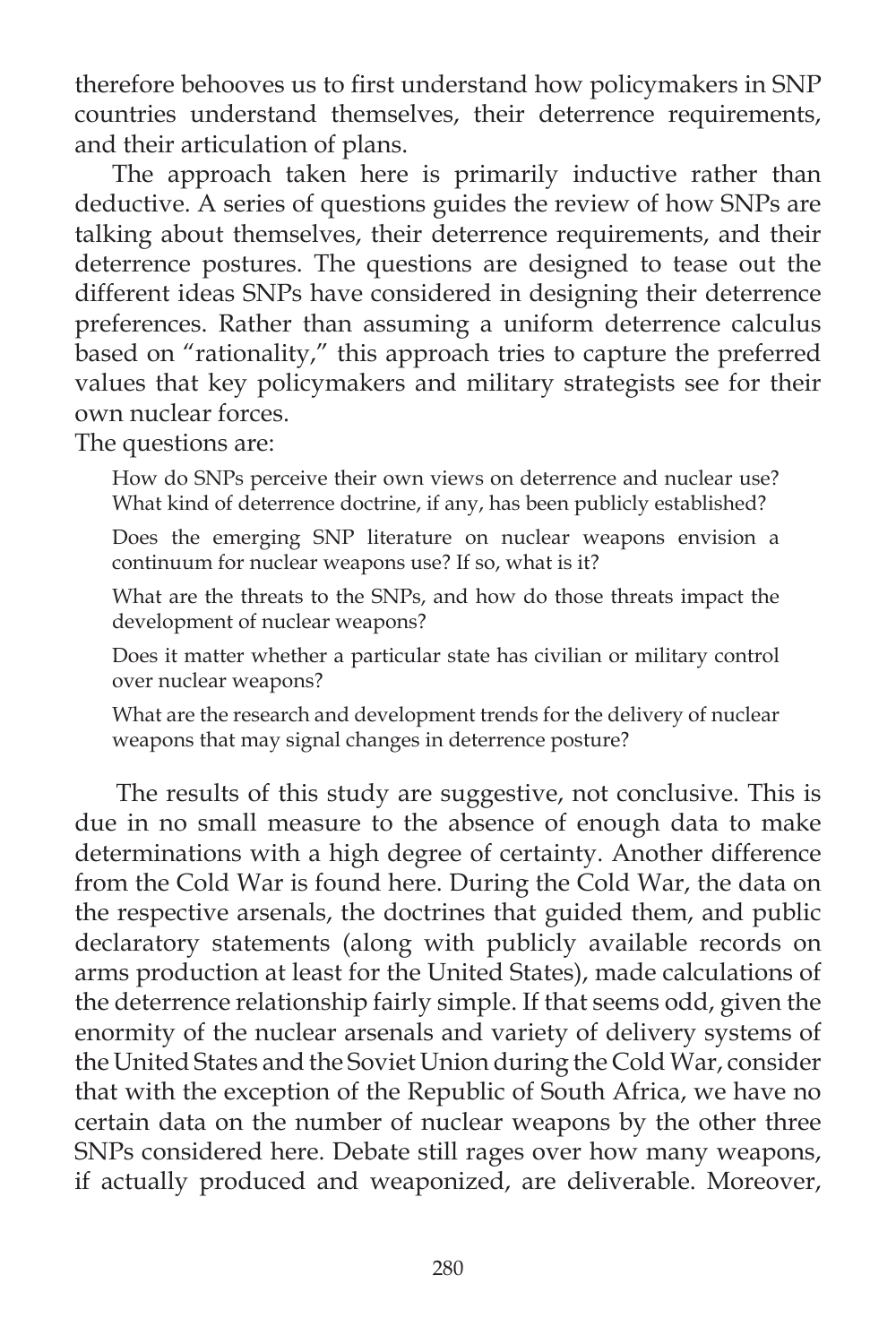the delivery systems for the most part are far less advanced, and their reliabilities therefore are more difficult to calculate. Only India published a draft nuclear doctrine and subsequently an "operationalized" nuclear doctrine, but it contradicts its officially declared deterrence policy. Israel's official nuclear policy remains opaque. Finally, whereas Pakistan's nuclear policy is India-centric, India argues that its nuclear forces are primarily for China; Israel has―and South Africa had―no nuclear neighbors. There can be no mutuality (the M in MAD) without nuclear neighbors.

 Nonetheless, some hypotheses may be proposed. First, it seems clear that these four SNPs all hold to a richer view of nuclear deterrence than a simple mini-MAD deterrent theory suggests. Second, all four see a use for nuclear weapons that is at least as broad as that viewed by the superpowers during the Cold War, though adapted to local conditions. Third, all have some idea of how they might use nuclear weapons on the battlefield, or at least have considered their use. This last hypothesis most directly contradicts the mini-MAD deterrence paradigm. While it does not prove that SNPs will use nuclear weapons on the battlefield, or that deterrence will necessarily break down, it at least suggests that Western observers ought not ignore how SNPs view themselves. In crises, political leaders tend to turn to those ideas and habits developed in calmer times. There is little to suggest that SNPs would do otherwise.

It does suggest, however, that non-nuclear powers should look skeptically on the acquisition of nuclear weapons. While some deterrence theorists argue that acquiring nuclear weapons brings greater security and peace of mind, the short history of small nuclear powers tells a different story. Acquiring nuclear weapons means acquiring a whole host of new problems, even greater than the problems of not having them. Trying to figure out how to secure them, use them, or lose them are among only a few of the numerous problems that attend such weapons. More importantly, having nuclear weapons means having to consider how to defend against them, and how to rebuild society should deterrence fail; neither consideration is easy.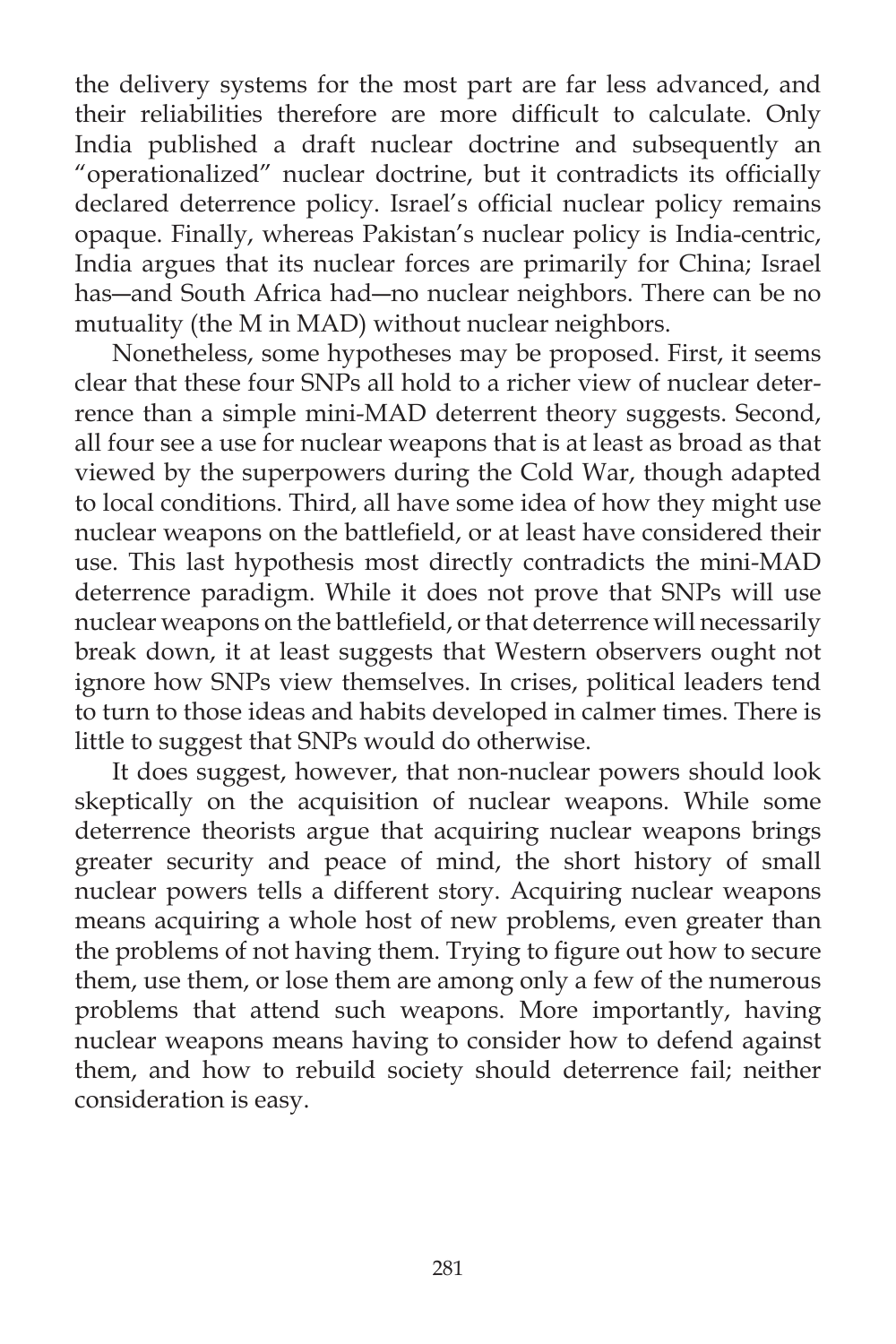## **THE REPUBLIC OF SOUTH AFRICA**

 The Republic of South Africa's (RSA) nuclear program is an oddity in international politics. It remains the only state that developed nuclear weapons and subsequently dismantled them.<sup>10</sup> Though there is still debate on exactly when the RSA decided to produce militarily useful nuclear weapons (sometime in the early to mid-1970s), there is no doubt as to when it officially gave them up. By all official accounts, the RSA completely dismantled its nuclear weapons and related infrastructure by June 1991. On July 10, 1991, the RSA acceded to the Treaty on the Non-Proliferation of nuclear weapons (NPT), and by September 16, signed full-scopes safeguards with the International Atomic Energy Agency (IAEA). For many, RSA's actions are a model for reversing proliferation.<sup>11</sup>

Scholars debate why the RSA got into the nuclear business.<sup>12</sup> Some argue that the RSA's security situation is sufficient to explain its decision. Others believe that the regime's internal weaknesses also contributed. Still others argue that nuclear capability development was based on Pretoria's belief that South Africa was part of the western European security culture. When Europe and America began to distance themselves from South Africa's apartheid policies, the regime's sense of insecurity increased dramatically. Without settling the differences in scholarly approaches to the subject, or the peculiar theories employed to prove them, it is sufficient to note that all of the factors above helped shape the regime's decision.

 The mid-1970s were troubling for South Africa. The security situation of South Africa grew more complicated when Portugal withdrew from Africa after the 1974 Lisbon coup. Subsequently, communist governments emerged in Angola and Mozambique. At the same time, western governments began disassociating themselves from the RSA's policy of apartheid, particularly the United States, under the administration of President Jimmy Carter. Finally, Soviet support for regional enemies through the use of proxy forces rattled Pretoria's leadership as well. Former State President of South Africa Mr. F. W. de Klerk testified:

The decision to develop this limited [nuclear] capability was taken . . . against the backdrop of a Soviet expansionist threat in Southern Africa, as well as prevailing uncertainty concerning the designs of the Warsaw Pact members.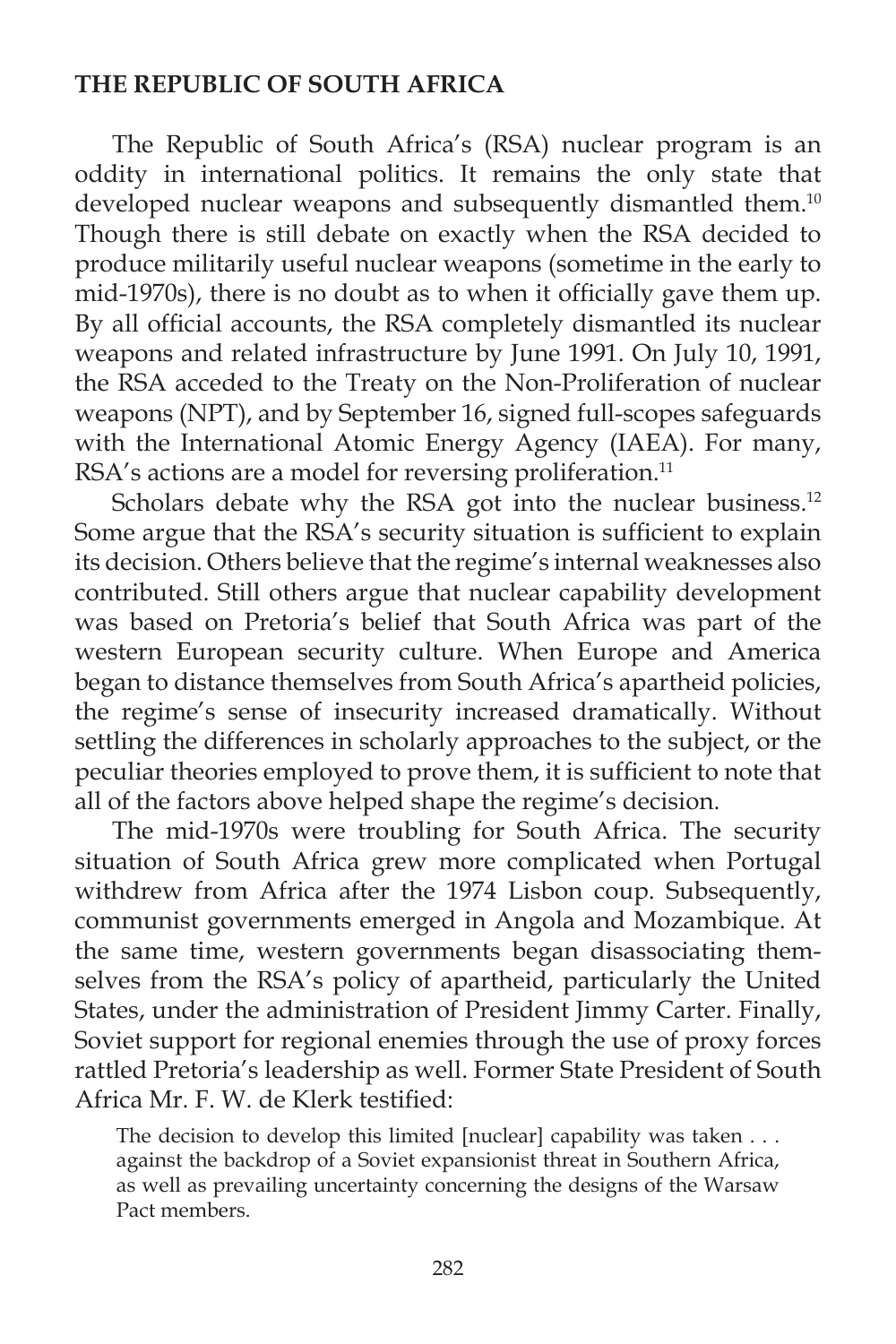The build-up of the Cuban forces in Angola from 1975 onwards reinforced the perception that a deterrent was necessary, as did South Africa's relative international isolation and the fact that it could not rely on outside assistance should it be attacked.13

 By the late 1980s, however, South Africa's security situation had improved considerably. De Klerk noted that when he became president in 1989, a cease-fire in Angola had been agreed upon. In December 1988, a tripartite UN agreement provided for the withdrawal of 50,000 Cuban troops from Angola. And, finally, the Cold War began winding down with the destruction of the Berlin Wall and the collapse of the Warsaw Pact. As de Klerk's administration began reforming its policy of apartheid and sought greater cooperation with neighboring African states, it determined that "a nuclear deterrent had become not only superfluous but, in fact, an obstacle to the development of South Africa's international relations."14

In 1993, de Klerk testified to Parliament of South Africa's secret nuclear weapons program. He indicated that the RSA had dismantled its nuclear weapons program and acceded to both the NPT and IAEA inspections. The RSA's original nuclear objective had been to develop seven nuclear devices, though only six were developed by the time the decision was made to dismantle them. De Clerk also averred that no advanced nuclear weapons, such as thermonuclear devices, had ever been developed. He also spelled out the RSA's limited nuclear deterrence policy. In the event of a dire threat to South Africa's existence, the RSA would confidentially inform the major powers, presumably including the United States, of its nuclear program in order to elicit (or provoke) intervention on its behalf.15

 Waldo Stumpf, director of the RSA's Atomic Energy Corporation, explained the three phases of the nuclear deterrent policy:

Phase I: Strategic ambiguity. The RSA would develop its indigenous nuclear weapons and prepare for any contingency, and would neither confirm nor deny its capability.

Phase II: Covert acknowledgement. Should the situation deteriorate significantly, say by threats to South Africa's territory by Warsaw Pact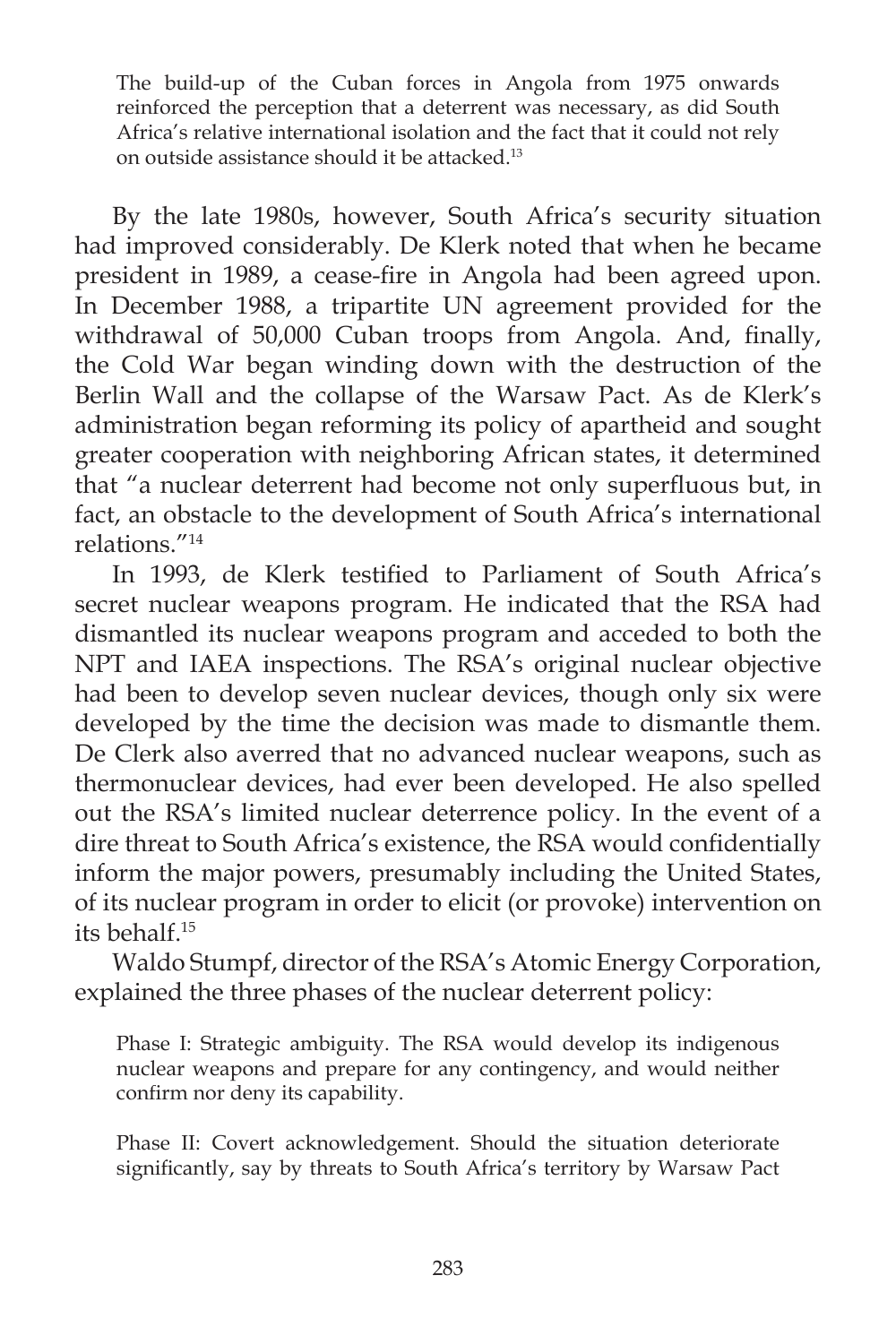countries through surrogate Cuban forces, the RSA would consider covertly acknowledging its nuclear deterrent to international powers, particularly the U.S.A.

Phase III: Overt acknowledgement. Should covert acknowledgement fail to induce or provoke a major power to intervene on behalf of the RSA, the government would consider publicly acknowledging its nuclear deterrent or demonstrating it by an underground nuclear test.<sup>16</sup>

This "strategy" seems to have evolved from an ambiguous three-fold recommendation by a key military adviser to then Defense Minister P. W. Botha in mid-1978. Botha had requested a study on nuclear deterrence by South African Defense Force (SADF) Chief of Staff for Planning, Army Brigadier John Huyser.17

 The actual "strategy" was a bit more nuanced. In 1983, Andre Buys, a senior scientist with Armaments Corporation (Armscor), chaired a working group of senior scientists and politicians. The group conducted war games, reviewed deterrence literature, and developed a nuclear doctrine. Phase I remained the same. However, Phase II included not only privately acknowledging RSA's nuclear deterrent, but also inviting scientists of the skeptical countries to privately examine its nuclear weapons capability and, if the guests remained skeptical, threaten to detonate a nuclear device underground. Phase III was the most ambitious, involving three steps itself. The first step would be to publicly declare its nuclear deterrent or conduct an underground test. The second step, should the first fail to elicit the desired response, would be to detonate a nuclear weapon 1,000 kilometers south over the ocean. The last step, if all else failed, would be to threaten to use nuclear weapons tactically on the battlefield.<sup>18</sup>

Senior RSA officials declared that in actual practice the RSA never got―nor ever intended to get―beyond Phase I.19 They argue that the only reason for the weapons in the first place was for deterrence, however ambiguously defined. Most admitted that the actual use of nuclear weapons would be suicidal, politically and militarily, since the Soviet Union could have responded with a devastating riposte.20 Some scholars believe the weapons were simply for blackmail diplomacy, designed solely to keep the West, especially the United States, in place as an ally in the event of dire emergency.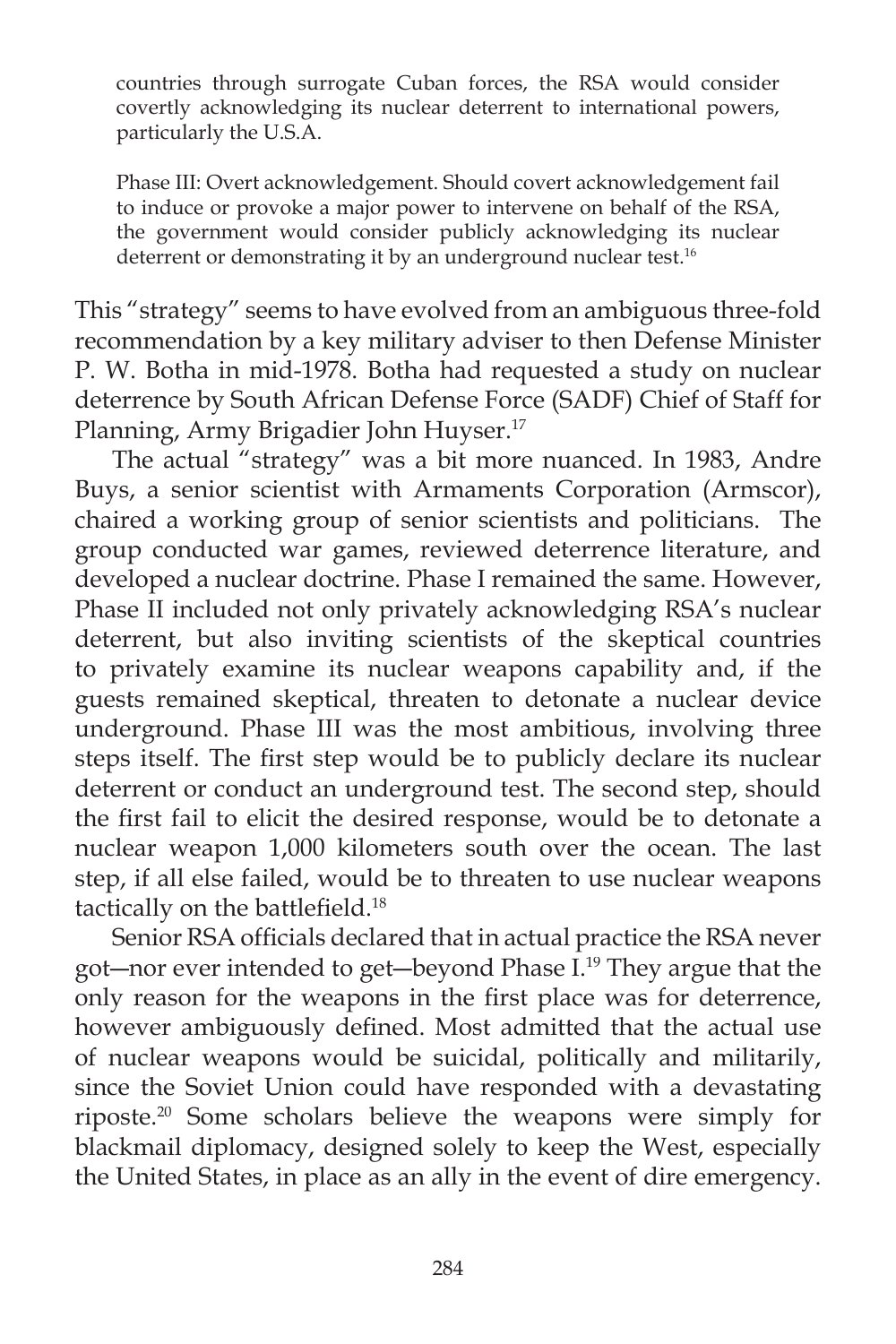To support their contention, they point out that the weapons were never deployed militarily or integrated into the country's military doctrine.<sup>21</sup> As importantly, Buys mentioned that he and the other Armscor scientists who developed the bomb and recommended its strategy were aware of the allegations that Israel used nuclear weapons during the 1973 Yom Kippur War in order to obtain U.S. assistance. According to one scholar, Buys later wrote:

[The Armscor working group was] aware of the alleged use by Israel of its nuclear capability . . . during the 1973 war. We had no proof that this was factual. . . . The allegation probably subconsciously influenced our thinking. We argued that if we cannot use a nuclear weapon on the battlefield (as this would have been suicidal), then the only possible way to use it would be to leverage intervention from the Western Power by threatening to use it. We thought that this might work and the alleged Israel-U.S. case gave some support to our view.22

Still another scholar of South Africa's nuclear program believed that South Africa's nuclear weapons "were developed without a strategic rationale."23

 The threats to South Africa were amorphous; its possible nuclear targets were hard to imagine. South Africa had no nuclear neighbors. Its defense forces could defeat any conceivable invasion threat conventionally, even an improbable Soviet invasion force of airborne, air assault, and naval infantry forces. General Jan Geldenhuys, chief of the South African Defense Forces (SADF) from 1985 to 1990, testified that he saw no need for nuclear deterrence because such threats to invade were seen as slight probabilities.<sup>24</sup> About the only conceivable targets were nearby cities and Soviet naval forces offshore, since South Africa lacked capability to strike any targets at very great range.<sup>25</sup>

### **ISRAEL**

 Israel's nuclear policies are *sui generis*. From the beginning, Israel has kept its nuclear program a tightly held secret, even among its political leadership.26 Its nuclear program was born and developed at a time when Arab states backed by the Soviet Union posed threats to its existence. As importantly, Israel has kept its nuclear posture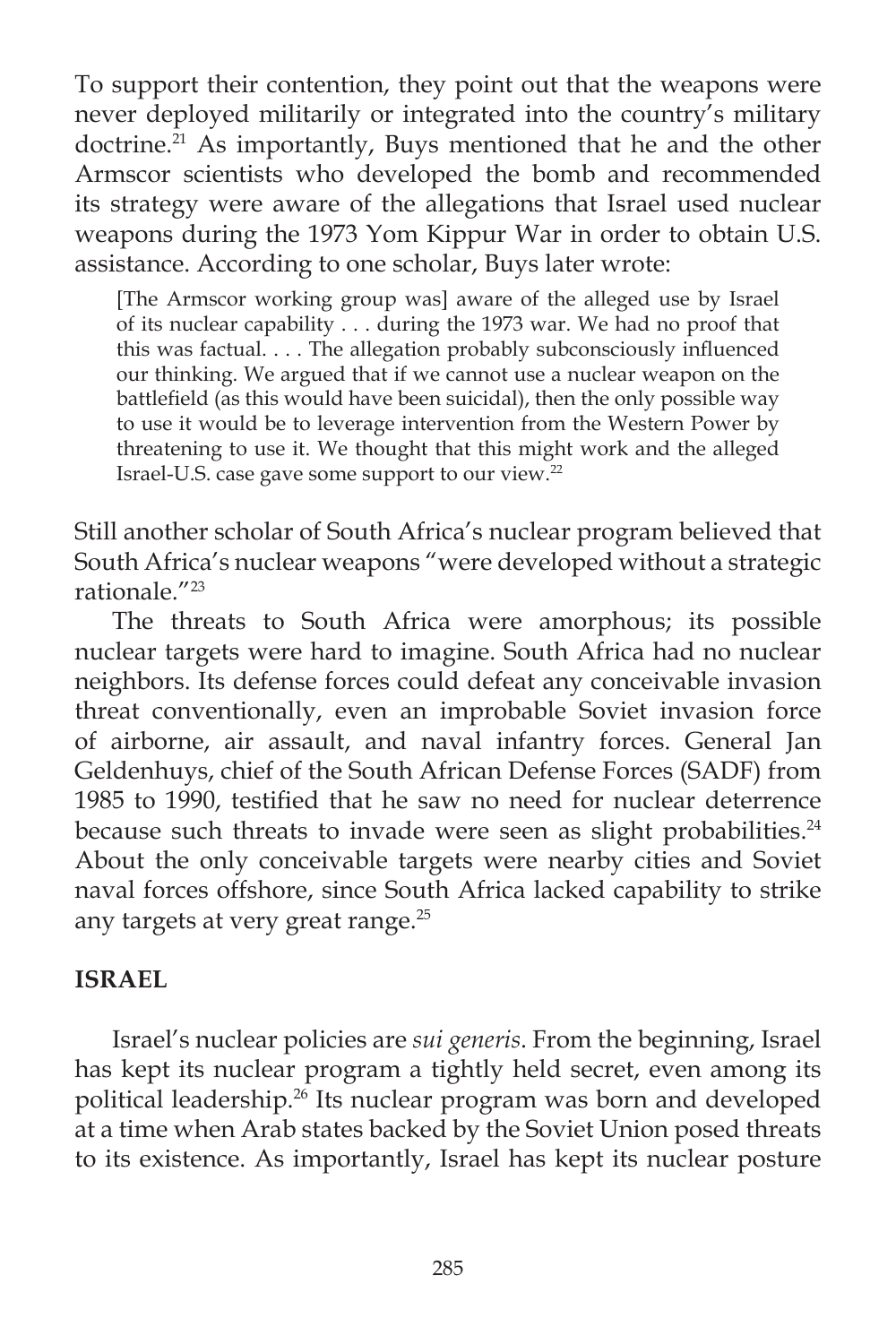opaque to foreign observation and inspection. Observers have called it a policy of "deliberate ambiguity" or one of "opacity," though a better description may be that its nuclear program is "translucent." Enough is known about Israel's nuclear capability to conclude that it provides credible deterrence, but without enough certainty to provoke unwanted reactions.

 Unlike other small nuclear powers, Israel has never given any official declaration of its nuclear policies. In fact, according to most scholars, by remaining ambiguous about its nuclear arsenal―as well as any nuclear targeting plans or nuclear doctrine―Israel reaps most of the rewards of a declared nuclear deterrent but avoids its costs.27 The reward of translucence is existential deterrence; that is, the deterrence of a major Arab invasion of Israel proper. The costs of going public, however, could be heavy. They could include forcing the United States to reverse its nonproliferation policy or to distance itself from Israel and perhaps compel Israel to disarm. An announcement might also propel Arab states to overtly pursue nuclear weapons.

 Given Israel's deliberate ambiguity, its nuclear doctrine and plans for nuclear use must be inferred from circumstantial evidence. Despite this, a number of scholars of Israel's strategic deterrent are adamant that the only purpose for Israel's nuclear weapons are for weapons of last resort—that is, a mini-MAD deterrent.<sup>28</sup> Others see more subtlety to its putative doctrine, including the use of nuclear weapons diplomatically, politically, and militarily, as well as a last resort.<sup>29</sup> The available evidence suggests that however deficient Israeli official policy pronouncements may be, the latter seems more realistic.

 Of all small nuclear powers, Israel's nuclear capabilities are the most robust, advanced, and diverse. The U.S. intelligence community suspected Israel of having some 25 nuclear weapons by the early 1980s. To the community's surprise, evidence from a walkin defector, either an Israeli scientist or technician, gave the United States its first look inside the Israeli nuclear production facility at Dimona some 5 years before the defection of Mordechai Vanunu. It is reported that the walk-in had photographs that suggested Israel had more than four times the original estimate, some 100 nuclear bombs, and that Israel had a very sophisticated program far more advanced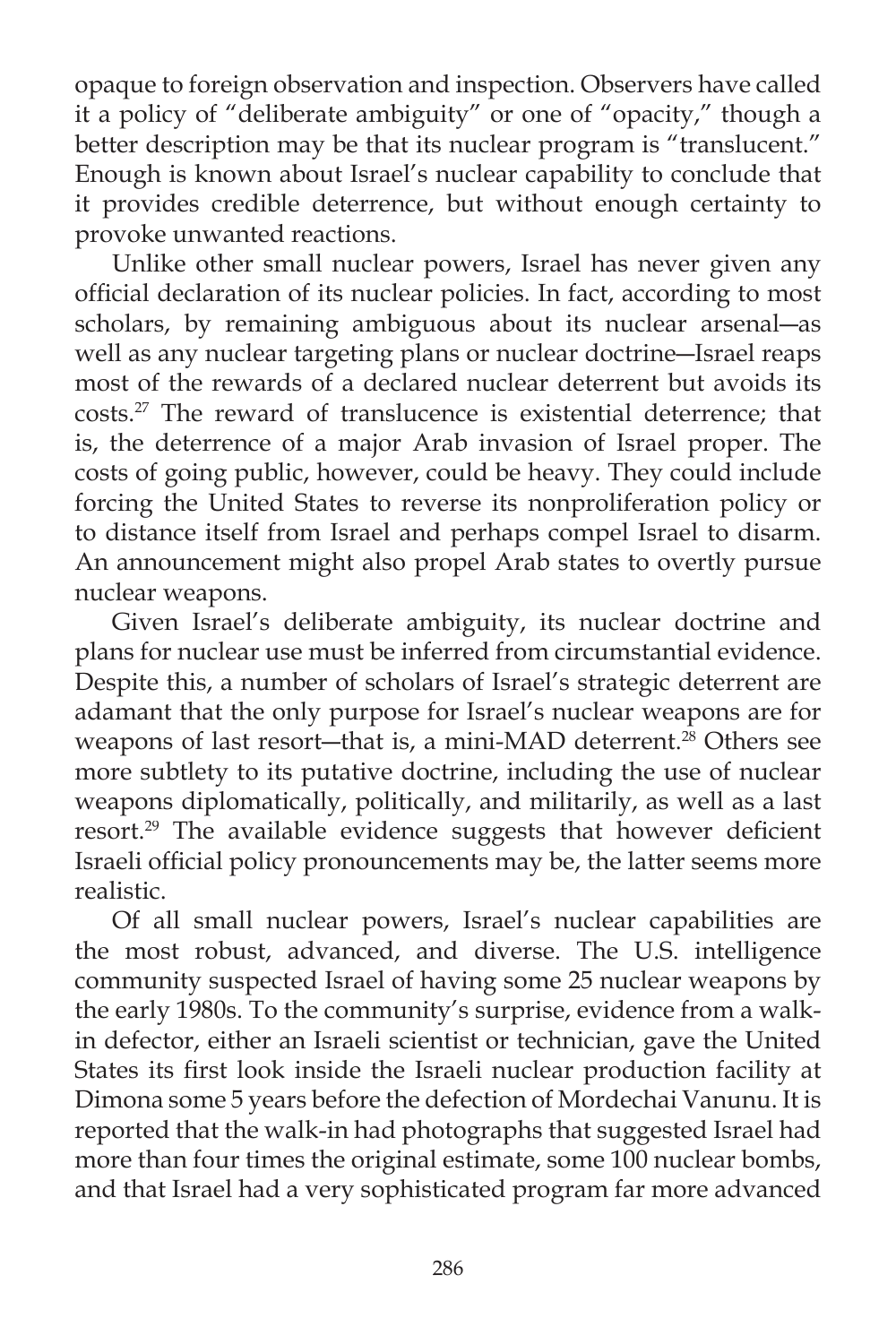than originally believed. More importantly, the data the defector brought with him about the delivery systems suggested that Israel could deliver nuclear warheads with accuracies that were the equal of anything the United States or the Soviet Union had.30 If close to true, it is fairly remarkable. In the early 1980s the United States was capable of delivering nuclear warheads to within a hundred meters of its intended target at intercontinental ranges, and to within tens of meters at intermediate ranges.31

 By the mid-1980s, the Israeli program had advanced even further. According to a 1986 article in the London Sunday Times, a technician from Dimona―Mordechai Vanunu―provided evidence and photographs of the Israeli program. According to the expose, Vanunu's data indicated that Israel had about 200 nuclear warheads, with boosted fission devices and the capability for thermonuclear weapons. Some weapons were considered to be capable of several hundred kilotons of explosive power. Further, other scientists who evaluated the evidence believed Israel was capable of building neutron bombs (enhanced radiation warheads) and suggested that Israel had F-16 deliverable warheads and warheads that could fit on its *Jericho* missile system. Finally, Vanunu's product showed that Israel's underground plutonium separation facility produced several times more plutonium than originally thought. The sophisticated designs revealed in the photographs suggested that Israel may be capable of building nuclear bombs with as little as 4 kilograms of plutonium, which increased the estimates of Israeli stockpiles.<sup>32</sup>

 Israel has fairly sophisticated delivery systems. According to widely acknowledged sources, Israel originally designed its longrange delivery system around the  $F-4.^{33}$  Since then its strategic delivery systems have come to include the F-16, F-15, *Jericho* I and II ballistic missiles, and a variation on a cruise missile launched from a submarine. Notably, the *Jericho* II is considered to be essentially a knockoff or replica of the U.S. *Pershing* II missile deployed in Europe in the early 1980s. The *Jericho* II has an inertial guidance system, an advanced radar terminal guidance system, elements of a solid fuel propellant, and the shell of the missile itself.<sup>34</sup> The testing and development of the *Jericho* II in the late 1980s prompted Moscow to warn Israel that it posed a direct threat to the Soviet Union.<sup>35</sup> As Table 1 shows, Israel has a robust Triad of nuclear delivery systems.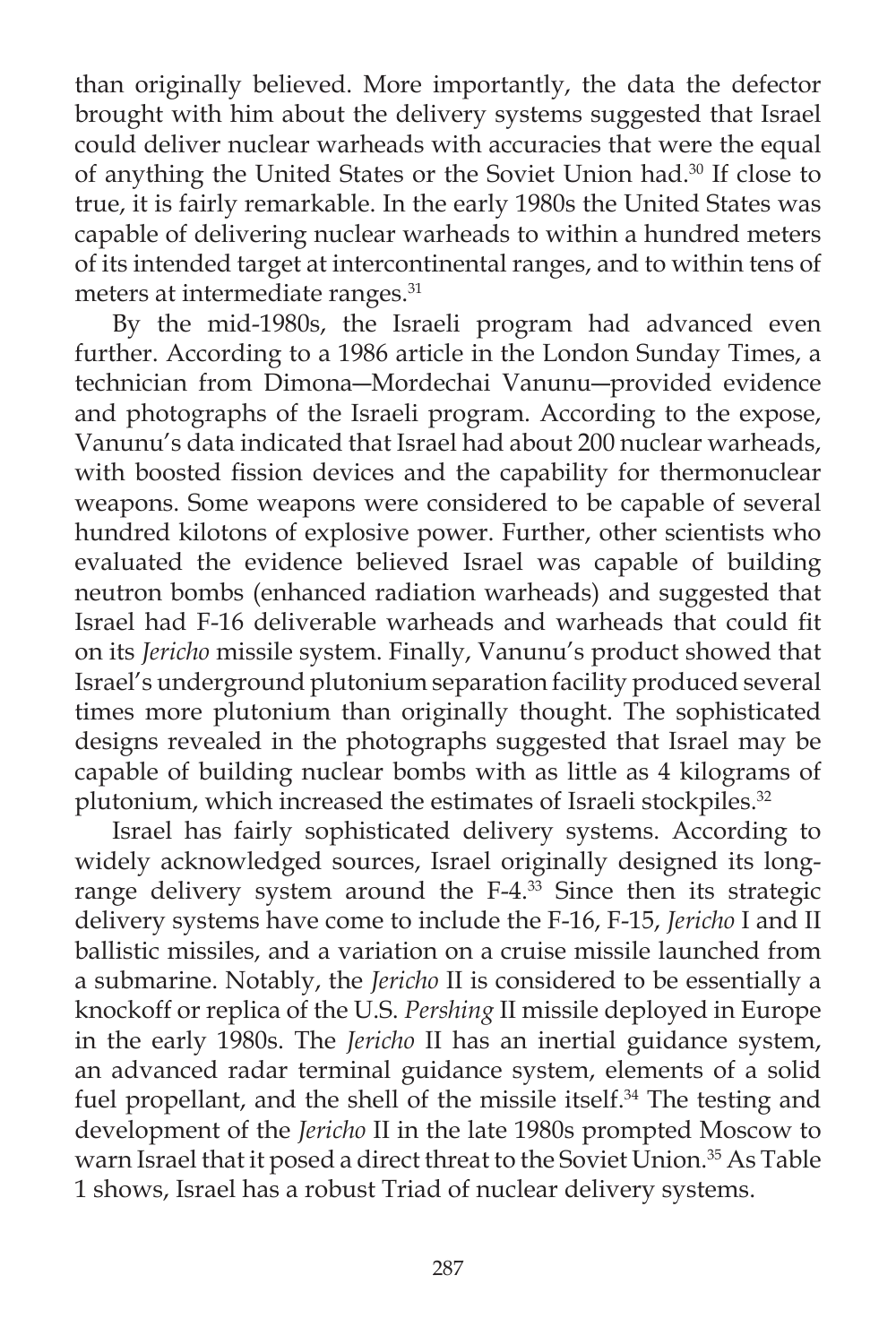|            | Delivery system           | <b>IOC</b> | Range                              |
|------------|---------------------------|------------|------------------------------------|
| Air-based  | $F-16 A/B/C/D/I$          | 1980       | 1,600 km                           |
|            | $F-15I$                   | 1998       | 4,450 km                           |
| Land-based | Lance (tactical use only) | 1975       | $130 \mathrm{km}$                  |
|            | Jericho I                 | 1972       | 1,200 km                           |
|            | Jericho II                | 1984-1985  | 1,800-4,000 km                     |
| Sea-based  | Dolphin-class submarine   | 2000-2000  | 350-1,500 km<br>-Popeye Turbo SLCM |

## **Table 1. Israel's Tactical and Strategic Forces.**<sup>36</sup>

 Israel also has its own space-based satellite reconnaissance capability, the *Offeq* satellite, launched aboard the Shavit Space Launch Vehicle (SLV). Many believe that the first two stages of the Shavit SLV make up the *Jericho* II missile. The Shavit's capabilities are robust, and if deployed as a ballistic missile, it is capable of delivering a 775 kg payload a distance of some 4,000 km. Such a range provides the Israelis with coverage for the entire Middle East/Persian Gulf region, as well as a large part of the former Soviet Union $37$ 

 Israel's quest for nuclear weapons began in earnest during the 1950s. The Warsaw Pact, via Czechoslovakia, provided Egypt with a substantial arms package in 1955. Although Israel began nuclear energy research in 1948, the failure of Israel's allies in the 1956 crisis, coupled with an implicit Soviet nuclear threat,<sup>38</sup> convinced Israeli leaders they could not rely on others for their security. It was not until 1967, just 2 weeks before the 6-Day War, that Israel manufactured its first crude, undeliverable nuclear weapon.<sup>39</sup> By 1973, Israel had the capability of targeting its Arab enemies with the *Jericho* I missile and F-4 *Phantom* fighter aircraft. In fact, during the Yom Kippur War, Israel reportedly alerted its nuclear forces on two separate occasions.<sup>40</sup> The first alert reportedly occurred during the early phase of the war when Israeli leaders doubted whether Israel could survive the Arab attack. The second occurred soon after a report (later deemed false) of nuclear-tipped SCUD missiles being sent to Egypt.

 Since these events are not publicly documented in Israel, there remains some doubt as to their exact details. Israelis familiar with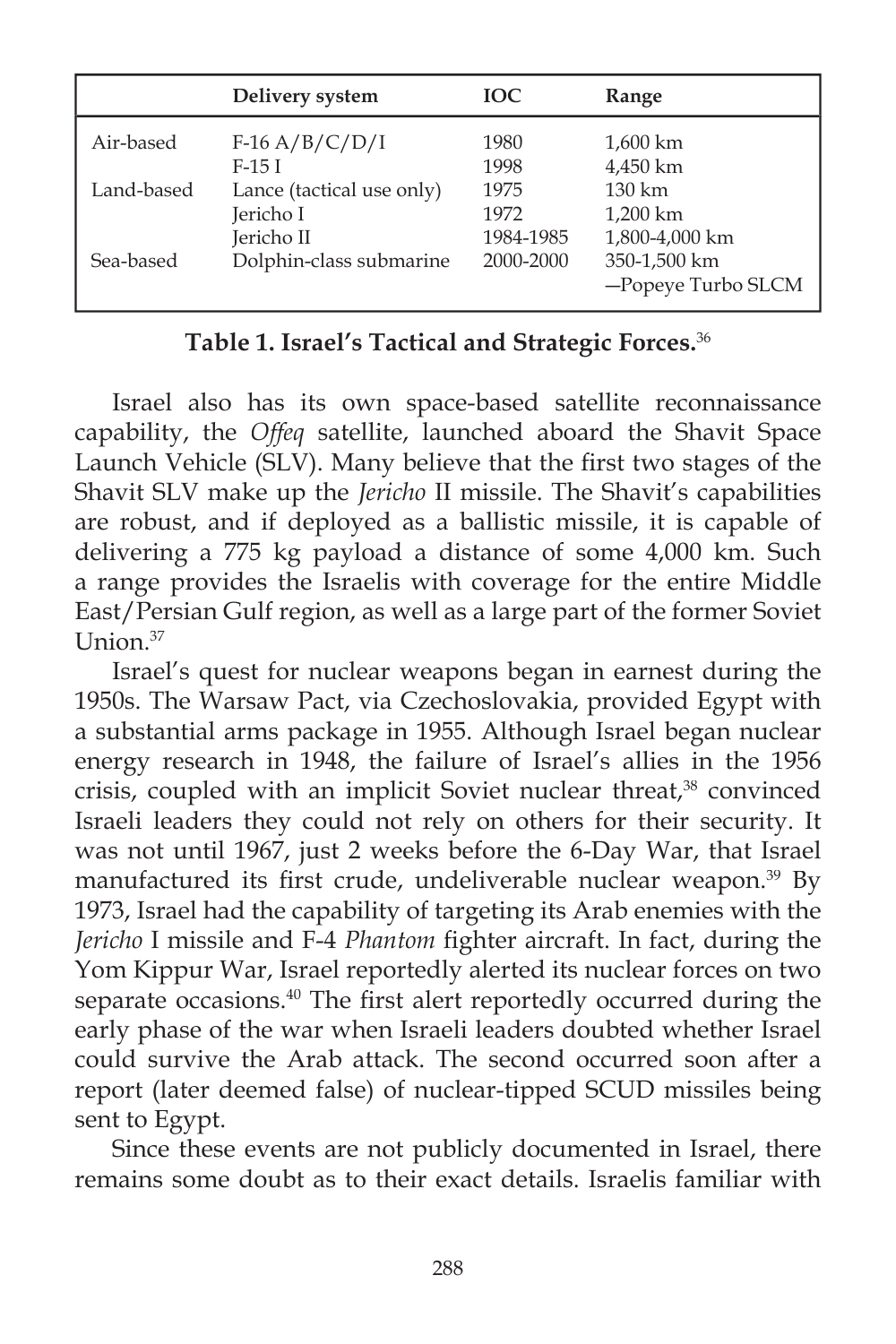the alerts maintain they were simply to prevent their nuclear forces from being overrun by advancing Arab armies. Other officials maintain that the alerts were designed to catch the attention of either Soviet or American reconnaissance satellites, and so provide implicit warning to both the Soviet Union as well as the Arab armies, particularly Egypt's, of Israeli nuclear capabilities. Still others believe Israel demonstrated its resolve to U.S. officials in order to elicit U.S. intervention on its behalf with conventional munitions.<sup>41</sup> Egyptian officials acknowledge that Soviet officials warned them of Israel's alert, but emphasize it did not change their military plans.

 Analysts believe that for years Israel considered the Soviet Union the biggest threat to its existence.<sup>42</sup> Israeli officials believed that without Soviet support, no alliance of Arab armies would dare threaten―or would be capable of threatening―to invade Israel and wipe it out. Thus, early in its nuclear history Israel wanted the capability to target the Soviet Union. By various accounts, Israel had a rudimentary capability to attack the Soviet Union by the early 1970s, though whether the capability was conventional or unconventional remains unclear.43 When the Israeli Air Force received U.S.-made F-16s in the early 1980s, its capability for striking the southern Soviet Union with aerial refueling increased dramatically, though many doubted whether Israeli aircraft could have penetrated Soviet air defenses. By the late 1980s, with the initial testing of the *Jericho* II, Israel began to acquire increased capability to attack the Soviet Union, a threat which Soviet leaders clearly understood. The missile was not deployed operationally until 1994, however, too late for the Gulf War or for countering the Soviet threat.

 Throughout this period, Israel's strategic forces were vulnerable to Soviet―later Russian―nuclear strikes. As recently as 1997, overhead imagery of the *Jericho* II missile base at Zachariah, located several miles southeast of Tel Aviv, showed that it was vulnerable to Russian and Chinese missiles, as well as to crudely-aimed, nucleartipped ballistic missiles by other powers. Apparently, there are no silos for the missiles on the lightly armored transporters, only shallow caves in limestone. According to analysis for *Jane's*:

[A missile containing a] 20 kiloton warhead detonated 2,200 [meters] above and 1,000 [meters] away from its intended target within Zachariah, the surface target would still sustain severe damage from heat, radiation,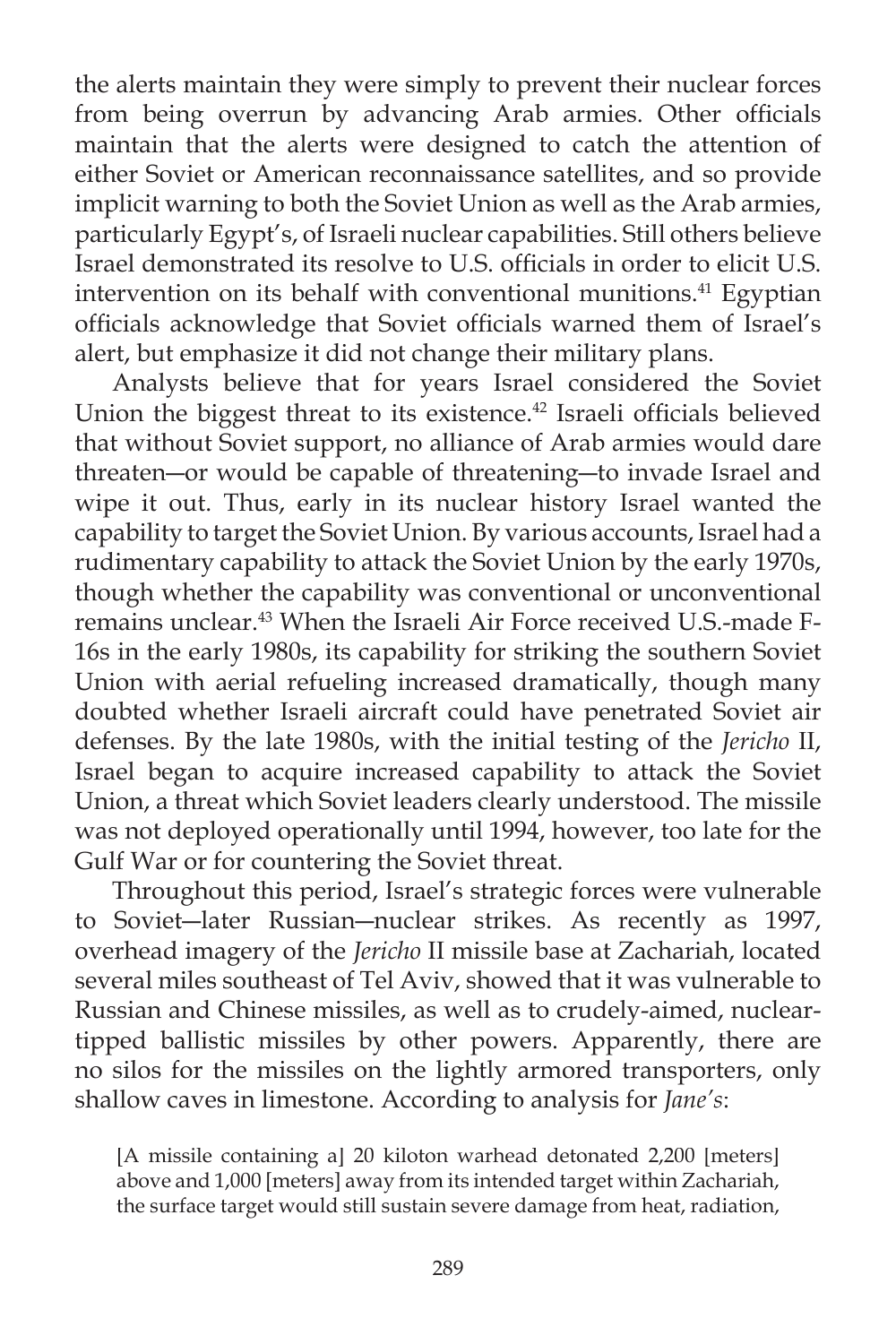and blast effects. 2 kilometers from ground zero, the shock . . . would be powerful enough to destroy unreinforced buildings and unprotected TELs [transport-erector-launchers], while the thermal radiation . . . would be enough to ignite combustible materials. If the base were hit with missiles having the accuracy of the M-9 [Chinese missile with a 300 meter accuracy], even reinforced underground caves would be seriously damaged by a ground burst.<sup>44</sup>

Close to Zachariah are a number of underground bunkers believed to house nuclear weapons for Israel's nuclear-capable Air Force units. The problem according to the report above is that because Israel's strategic assets remain vulnerable, analysts believe Israel must have adopted a doctrine of preemption, knowing full well that it had "use-it or lose-it" forces.45 Recent improvements in its passive and active defenses, including Arrow missile defenses, may help some, but probably not enough against very long range ballistic missiles.<sup>46</sup>

 The threats to Israel's existence have substantially changed since the beginning of its nuclear program. It seems clear that Israel's conventional superiority, backed by nuclear prowess, has stymied threats to Israel's existence from a combined Arab assault through conventional means. And after the collapse of the Soviet Union, any similar coalition would be without a superpower patron. However, Israel's predominance has not precluded what scholars call the stability/instability paradox. Though Israel enjoys stability against a major conventional threat to its existence, it does not enjoy such stability at lower levels of conflict. For example, the *intifada* has increased suicide bombing inside Israel. Despite the change in the overall threat, there has been no discernible change to Israel's nuclear posture.

 No certainty may be given to Israel's nuclear doctrine. If one exists, it is known among the political elite and remains a closely held secret. Some scholars argue that the doctrine must be one of last resort (i.e., a mini-MAD) for a variety of reasons. It has been called by a number of observers the "Samson Option," based on the Biblical hero Samson who uses his strength to take out his Philistine captors. It stands in contrast to Masada, where several hundred Israelites preferred suicide to Roman conquest.47 Some observers believe only in the "Samson Option" because it is impossible for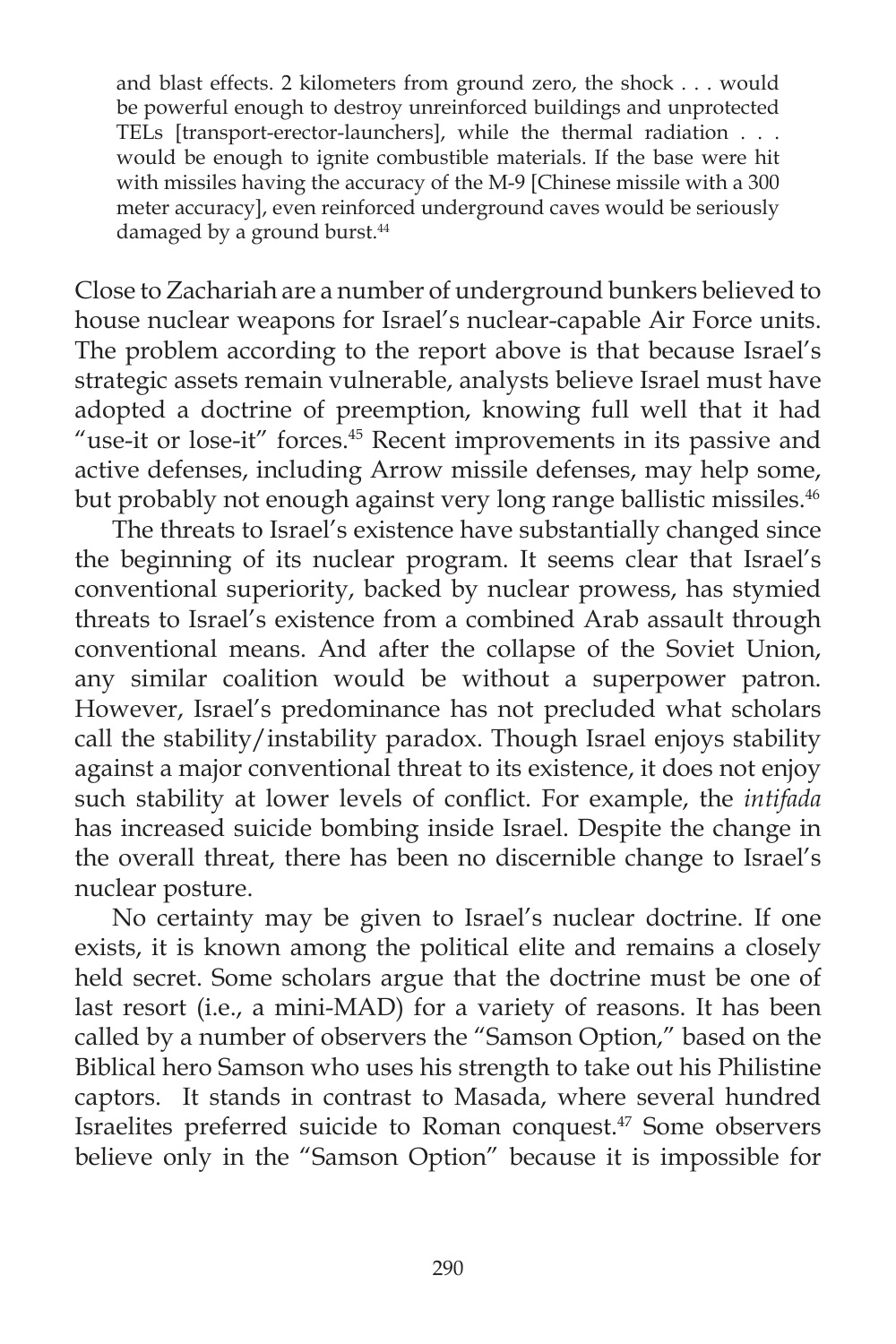them to conceive that anyone could think otherwise about nuclear use.<sup>48</sup> Others believe it is so because nuclear forces have never been integrated into Israeli military training, or publicly into its military doctrine.49 The problem with that view is that many Israeli military officers did their training in the United States, where U.S. forces were trained for tactical use of nuclear forces in crowded Europe.

 Israel must have given some thought to nuclear use below the threshold of "existential" threats.<sup>50</sup> Some Israelis are concerned that under certain conditions, its threat of countervalue attacks (mini-MAD) may not be credible.<sup>51</sup> In addition, because Israel's nuclear arsenal is far more robust, diverse, and advanced than seems necessary for last resort alone, it is likely that Israeli leaders considered battlefield use of tactical nuclear weapons. Indeed, the only purpose for enhanced radiation warheads―if they truly exist―is for use in crowded conditions to keep collateral damage to a minimum.<sup>52</sup> The *Lance*, *Jericho* I, F-16, and submarine-launched nuclear forces may be configured for in-theater use against a combined-arms offensive.

Between nuclear warfighting and as weapons of last resort, there are a number of other uses for Israel's nuclear arsenal:

- 1. To deter a large conventional attack;
- 2. To deter all levels of unconventional (chemical, biological, nuclear) attacks;
- 3. To preempt enemy nuclear attacks;
- 4. To support conventional preemption against enemy nuclear assets;
- 5. To support conventional preemption against enemy non-nuclear (conventional, chemical, biological) assets;
- 6. For nuclear warfighting;
- 7. The "Samson Option" (last resort).<sup>53</sup>

It is also argued that, given Israel's spectacular 1981 raid on the Osiraq nuclear reactor in Baghdad, it actively supports a policy of conventional, if not nuclear, preemption of emerging Arab nuclear capabilities.

 Others have added that Israel's nuclear arsenal may be used as leverage to keep the United States interested in Israel's survival. It was reportedly used in this way during the Yom Kippur War.<sup>54</sup> South African nuclear scientists and strategists believed that this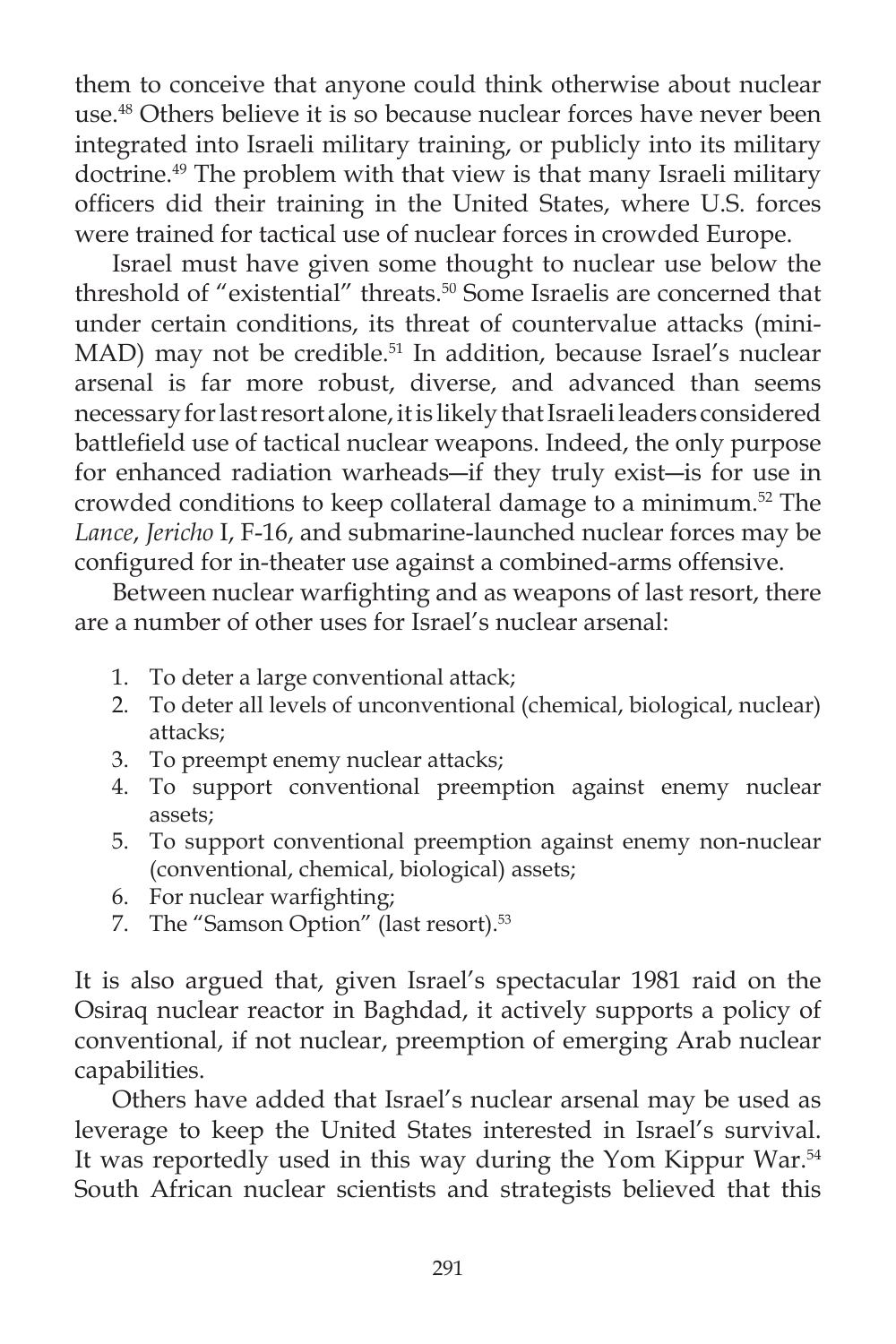was Israel's motivation when they prepared South Africa's nuclear policy.55 They believed that Israel's potential for massive retaliation in the Yom Kippur War provoked the United States to provide Israel with the conventional arms and diplomatic support needed to preclude Israel's destruction. Whether the Israelis purposely intended their alerts to result in U.S. intervention in the Yom Kippur War, or whether this was an unintended, but welcome, result remains unclear.

# **INDIA**

 Of all SNPs, India's nuclear policy has been the most publicly discussed. A little more than a year after India tested nuclear weapons at Pokhran, an unofficial version of a nuclear doctrine was reported. On August 17, 1999, Indian National Security Adviser Brajesh Mishra announced the Draft Report of the National Security Advisory Board on Indian Nuclear Doctrine.<sup>56</sup> The draft Indian nuclear doctrine called for several things:

- A minimum credible deterrent force based on adequate retaliatory capability, should deterrence fail;
- A dynamic configuration of its nuclear arsenal, based on changes in India's strategic environment, technological capabilities, and national interests;
- A design for "punitive retaliation" using nuclear weapons in the event of any nuclear attack on India;
- A nuclear force "based on a triad of aircraft, mobile landbased missiles and sea-based assets," that are to be survivable, "enhanced by a combination of multiple redundant systems, mobility, dispersion and deception;"
- A shift from peacetime deployment to fully employable nuclear forces in the shortest possible time;
- A robust and survivable command, control, communications, computing, intelligence and information (C4I2) system, with release authority in the hands of the Prime Minister or his designated successor(s);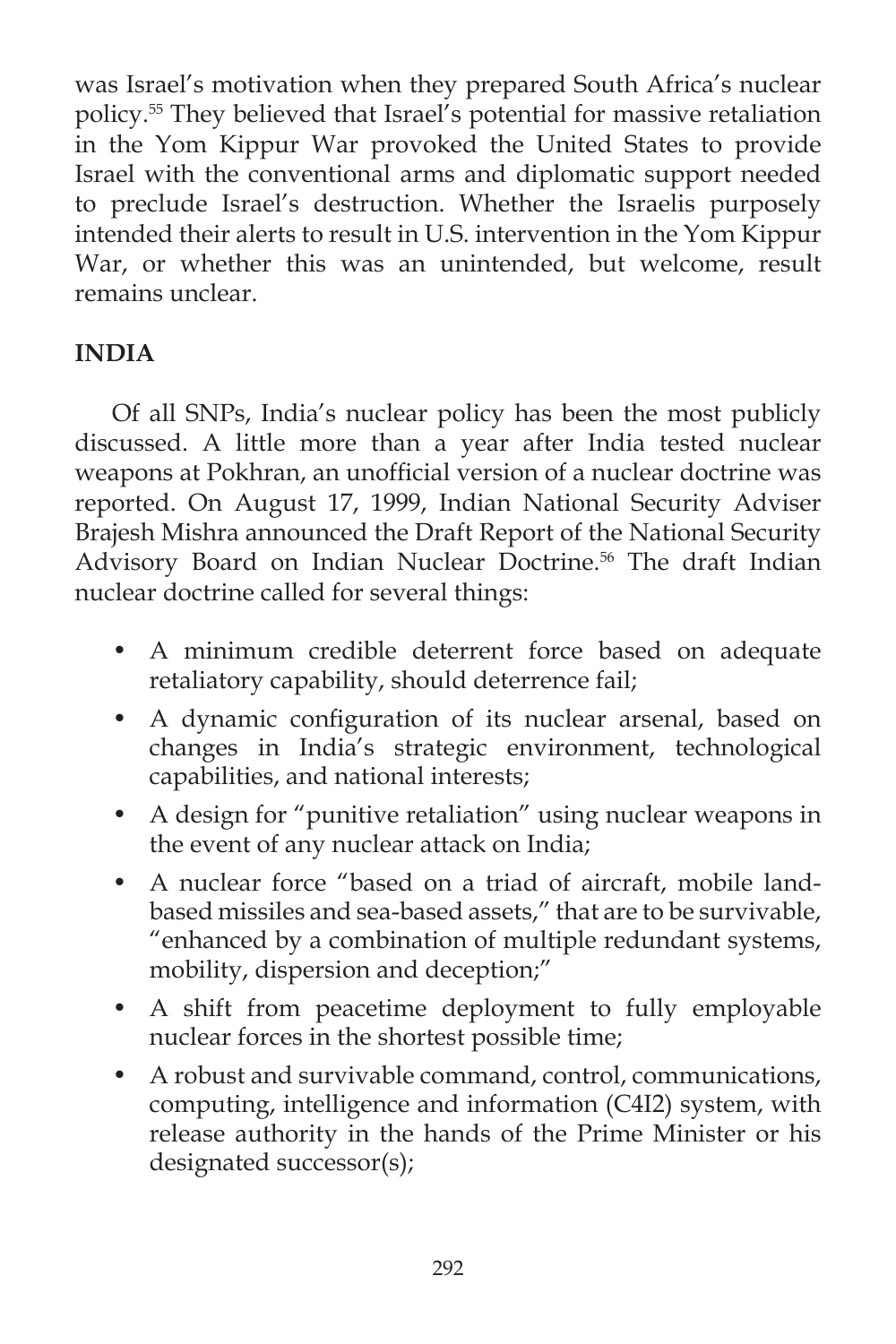- A no first use pledge; and
- A well-maintained and "highly effective conventional military capabilit[y]" to raise the threshold for the outbreak of conflict, whether nuclear or conventional.

The draft report was promulgated to encourage public debate over India's nuclear doctrine, but no public debate occurred. By early 2003, India announced its official "operationalized" nuclear doctrine, differing very little from the draft version. In it, India added that it would retaliate massively against any nuclear assault on its armed forces, or any chemical or biological attack against India or its armed forces.57

The draft nuclear doctrine was heralded by Indian officials for its remarkable display of restraint in the teeth of its nuclear-armed neighbors.<sup>58</sup> The doctrine's no first use (NFU) pledge indicated that India was willing to absorb a first strike before retaliating and that India's resulting nuclear posture should therefore not provoke an arms race. However, as many Indian and non-Indian scholars have noted, the draft and final doctrine are ambiguous documents. The Advisory Board that promulgated the draft doctrine held no official standing in the Indian government. Its committee members consisted of former diplomats, bureaucrats, and chiefs of the three military services. Members' ideologies reflect the whole spectrum of thinking on nuclear policy, from "disarmament doves" to "nuclear warfighting hawks."<sup>59</sup> It is no wonder that many people see in the doctrine what they want to see.

Few seem to agree what the doctrine means. $60$  Even among scholars at India's oldest defense think tank, the Institute for Defence Studies and Analysis, there is no consensus.<sup>61</sup> The doctrine expressly calls for deterrence by the threat of punitive retaliation. However, one scholar argues that the doctrine reflects a strategy of deterrence by denial.<sup>62</sup> According to another scholar, there is a problem. Deterrence by denial is a doctrine for nuclear warfighting, a doctrine that he claims is impossible for a SNP. He argues that even deterrence based on the punishment that SNPs could inflict would be difficult to gauge against larger nuclear powers. Thus, he believes that India's nuclear doctrine is better suited for a policy of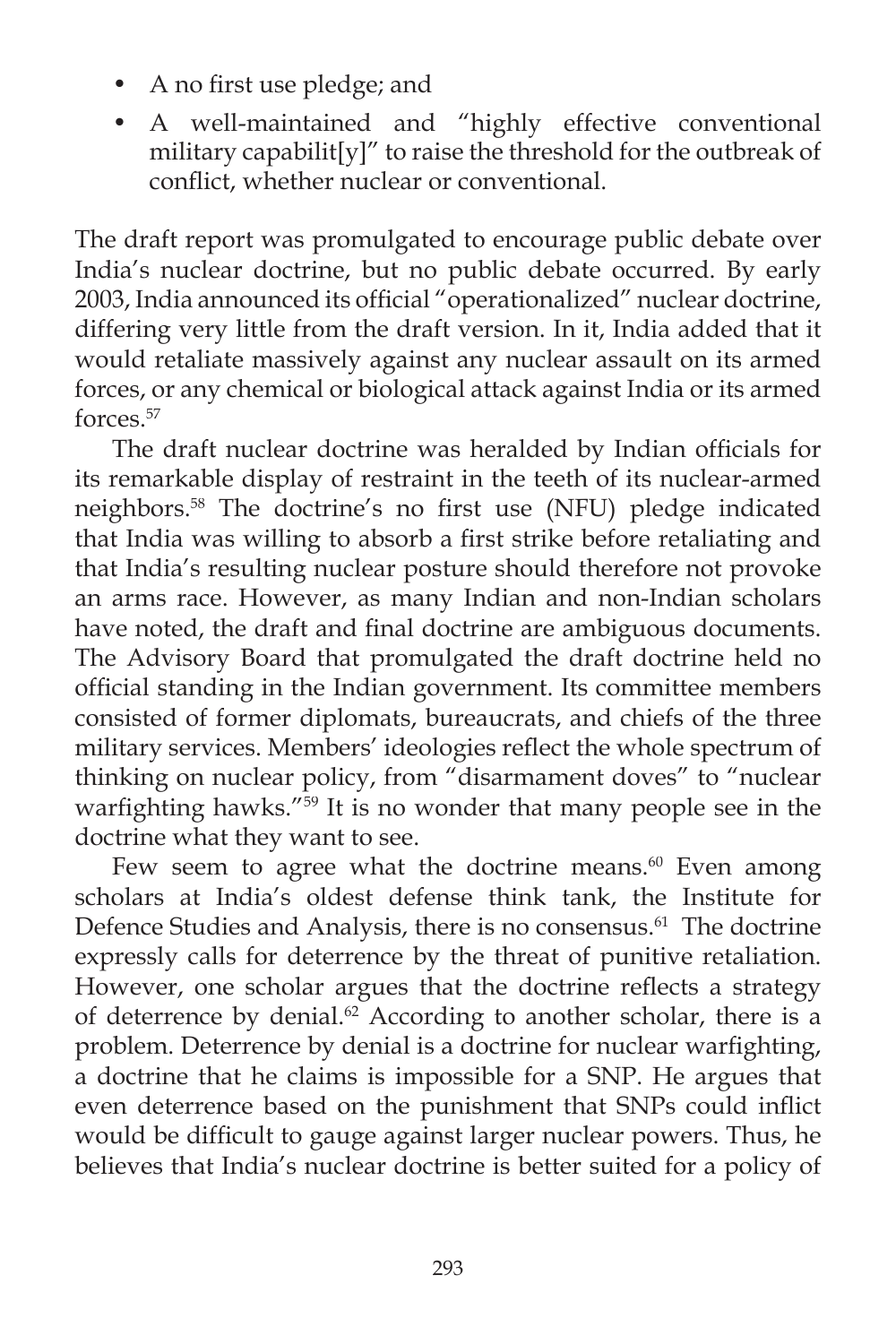"existential deterrence;" that is, deterrence by the threat of a small, survivable nuclear retaliatory force.<sup>63</sup> Yet a third scholar argues that India's nuclear doctrine only looks like it is primarily countervalue because the nuclear forces are so small.<sup>64</sup> One acerbic commentator, retired Rear Admiral of the Indian Navy Raja Menon, argues "in India scholars define their idea of deterrence against China and Pakistan with no scientific method and odd figures pulled out of a hat."65

 As well, no one seems to agree on what state poses the biggest threat to India. It is not clear whether China, Pakistan, or the United States based in Diego Garcia, or some combination or all of the above, threatens Indian interests the most. For China,<sup>66</sup> the 1995 Report of the Indian Parliamentary Committee on Defence is clear:

China has also continued to be the main source of major weapons, including missiles and allied technology, to Pakistan, a very hostile neighbour, causing disquiet to India. Despite warming relations with China, China is, and is likely to remain, the primary security challenge to India in the medium and long terms. Its enhancement of missile capabilities and its immense help to Pakistan in the missile programme are serious security concerns to India.<sup>67</sup>

Others argue that the main threat is from Pakistan, and others include the United States.<sup>68</sup> As recently as 1996, former Indian Prime Minister I. K. Gujral suggested the biggest threats emanated from both China and the United States:

In the east, there is China, a full-fledged nuclear power. In the south, there is Diego Garcia, a major American naval base for its nuclear submarines as well as aircraft carriers. In the west, the Gulf region is nuclearised by the United States. Is it possible for any government in India to remain indifferent to this gigantic array of nuclear arms across its eastern, southern, and western borders?<sup>69</sup>

Although it may seem irrelevant to nuclear deterrence, the shape and size of the nuclear arsenal, as well as the type of delivery systems, depend largely on the nature of the principal threats. As Indian scholars have noted, SNPs may be able to deter each other with very small though survivable nuclear arsenals, but deterring a larger power, not to mention a superpower, requires far more capability.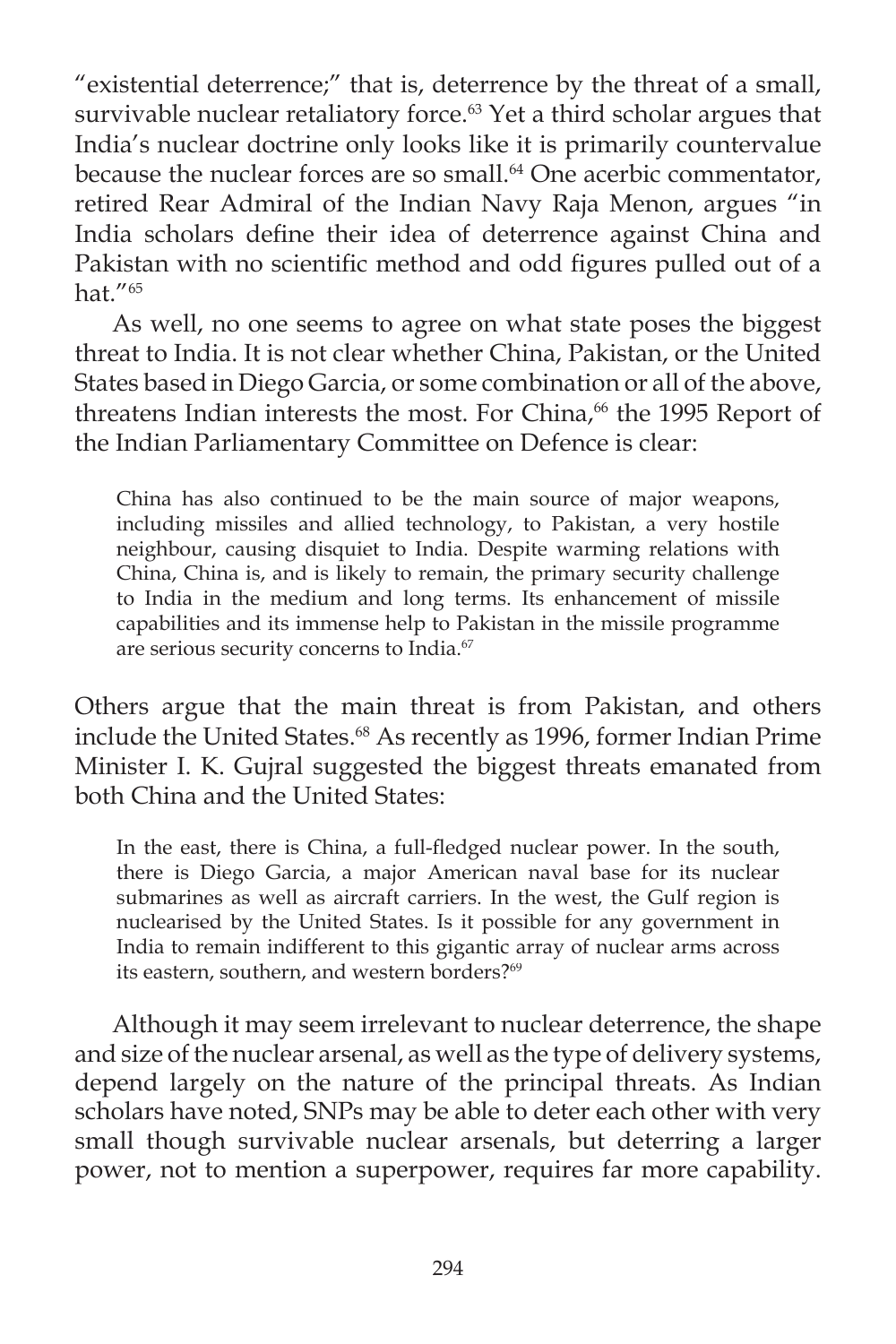Even so, whether SNPs can deter each other depends critically upon whether one or the other is a status quo or a revisionist power.<sup>70</sup>

India's doctrine is ambiguous about how large its nuclear arsenal should become. The Indian government has given no public guidance. The draft doctrine simply left it open to the dynamics of evolving threats, technology, and India's national interests. The formal doctrine says nothing. The suggested number of nuclear weapons varies considerably among analysts. Former Army Chief of Staff General Krishnaswami Sundarji argued for a relatively small nuclear force. He believed that to deter other SNPs, the arsenal should consist of about 20 warheads of 20 kilotons (KT) each; to deter larger nuclear powers (presumably China), an arsenal of 50 warheads of 20 KT each should suffice.<sup>71</sup> Others put the arsenal at anywhere from 100 to 400 nuclear weapons, though the precise configuration remains a mystery. $72$ 

The size of India's current arsenal also remains unclear. Estimates vary from the low 30s, between 60-80, to as many as 150 nuclear weapons.73 In addition, there is little certainty about how advanced its weapons are. This problem stems from the series of nuclear tests done in May 1998. The Indian Atomic Energy Commission reported that this series of five nuclear tests involved both fission and fusion designs. On May 11, three nuclear devices were detonated simultaneously. Reportedly, one was a thermonuclear device at about 43-60 KT, another was a fission device at about 12 KT, and still another a sub-kiloton device. Two days later, two more nuclear weapons were detonated simultaneously, both low-yield, sub-kiloton devices. A number of nuclear scientists believe that the largest explosions were much smaller, as much as by a factor of four, than reported by Indian scientists. Indeed, some believe that the thermonuclear device fizzled.<sup>74</sup> Indian scientists reportedly answered the skeptics adequately.75 War gamers recently estimated that in allout countervalue exchanges, the respective arsenals of India and Pakistan may produce anywhere from hundreds of thousands to as many as 12 million deaths, with many more injured.76 Regardless, at the time many Indians celebrated the tests as a success. Prime Minister Shri Atal Bihari Vajpayee exulted in Parliament that:

India is now a nuclear weapon state. This is a reality that cannot be denied. It is not a conferment that we seek; nor is it a status for others to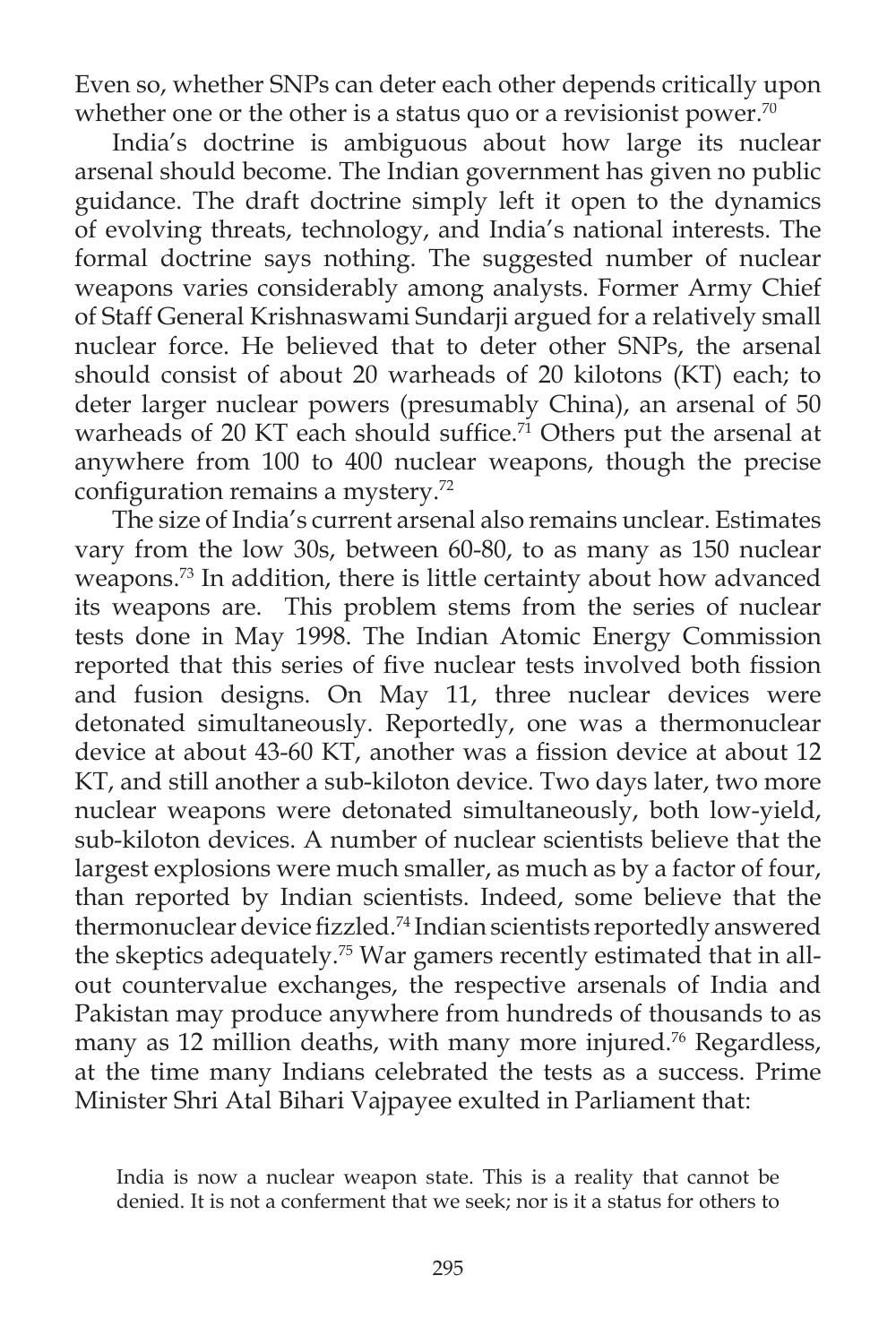grant. It is an endowment to the nation by our scientists and engineers. It is India's due, the right of one-sixth of human-kind.<sup>77</sup>

India's weapon designs suggest a paradox. While India claims its nuclear doctrine is a minimum credible deterrence based on punitive retaliation, the tested devices suggest something quite different.<sup>78</sup> One Indian scholar boasted that the tests demonstrated India's ability to develop a "wide-ranging arsenal of low-yield, sub-kiloton nuclear munitions for artillery shells, boosted fission weapons, and city-busting thermonuclear weapons."79 Sub-kiloton munitions for artillery rounds imply that Indian nuclear scientists have created battlefield nuclear weapons. Indeed, the "father" of India's nuclear program, R. Chidambaram, indicated that the subkiloton devices were for tactical, battlefield use.<sup>80</sup> Moreover, the Chairman of the Indian Atomic Energy Commission argued that Indian scientists were now capable of building enhanced radiation (neutron) warheads, though apparently there are no current plans to develop them.<sup>81</sup>

India's nuclear delivery systems also support the thesis that India considered nuclear warfighting capabilities to be important. An Indian foreign ministry official revealed in 2000 that India's no first use "policy does not mean India will not have a first-strike capability."<sup>82</sup> Analysts concede that India will not be able to field a truly effective triad for at least a decade or more. Since India's nuclear-capable aircraft and current land-based missiles lack the reach to attack targets in eastern China, India may be pursuing an Intercontinental Ballistic Missile (ICBM) capability, based on either its Surya Space Launch Vehicle (SLV) or a new design. A sea-based ballistic missile may take longer still, despite the fact that almost everyone concedes they are the most stabilizing systems.<sup>83</sup>

In the interim, India has several options for delivery of nuclear weapons at short ranges, sufficient to target all of Pakistan and penetrate deeply into China. India's nuclear weapons are deliverable mainly by aircraft, the *Mirage* 2000, MiG 27, and possibly the Su-30. Ballistic missiles have been produced as well for nuclear missions. Shorter range, nuclear-capable missiles include two types of the Prithvi with ranges of 150-250 km, and a potential sea-based Prithvi variant.<sup>84</sup> More than any other system, the Prithvi causes Pakistan to disbelieve Indian strategists when they claim that China is their main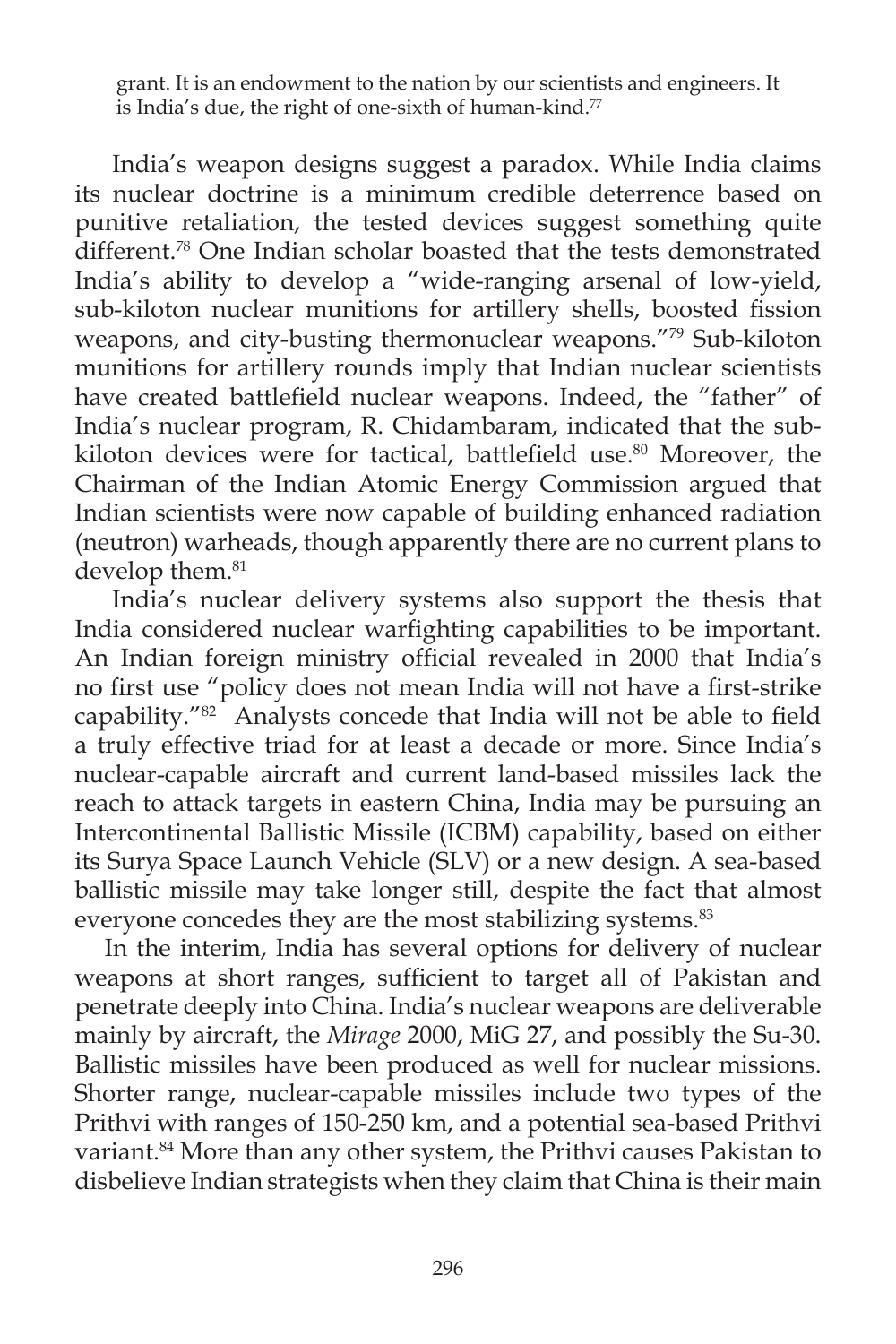concern. India's main intermediate missile, the *Agni*, is believed to have three variants with ranges of anywhere from 750 to 3,500 km. The first two have been tested. Whereas the *Agni* I was liquid-fueled and required at least a day or more preparation for launch, the *Agni* II is based on solid-fuel propulsion and requires only 15 minutes preparation.

The *Agni* II, with an estimated range of about 2,500 km, is intriguing. It can carry a payload of about 1,000 kg, sufficient for a nuclear warhead. In addition, Indian scientists reported greatly increased accuracy with the *Agni* II, as much as by a factor of three or more. In fact, in one test of about 2,200 km in "operational configuration," scientists claimed to have achieved an accuracy of 100 meters, and in another test, was reported to have achieved an accuracy of 40 meters.<sup>85</sup> Such accuracies are unnecessary for countervalue, city-busting attacks. A Circular Error Probability (CEP) of 40-100 meters is a substantial achievement. It could mean that a 12 KT warhead with a CEP of 100 meters (0.054 nautical miles) could destroy a high-value, nuclear-hardened military target with a high degree of confidence in a single shot kill probability (SSPK).<sup>86</sup> Were the warhead to be thermonuclear, it could take on some of the most hardened military targets in the world. A nuclear-armed *Agni* II missile would be India's preferred weapon of choice to attack military targets in a nuclear warfighting role. $8\overline{7}$ 

India's draft and formal nuclear doctrine call for robust, survivable C4I2 assets. The military controls the delivery systems, while the nuclear scientists maintain control over the nuclear warheads. Not until late 2002 or early 2003, however, did India establish a nuclear command system headed by the Prime Minister.<sup>88</sup> No details have been forthcoming, so it remains uncertain how the Indians maintain positive and negative controls over nuclear weapons apart from the dual control system established earlier. While some Indian strategists despair over the lack of military involvement, others believe that India will consider nuclear preemption should the military service gain operational control over nuclear weapons.<sup>89</sup> Ever since the 1987 Indian military exercise Brasstacks, its Army and Air Force have assumed the need to fight in a nuclear environment against Pakistan and have prepared accordingly. In one adaptation, the Indian Air Force changed its targeting plan from having to attack Pakistan's nuclear installations to attacks on Pakistan's delivery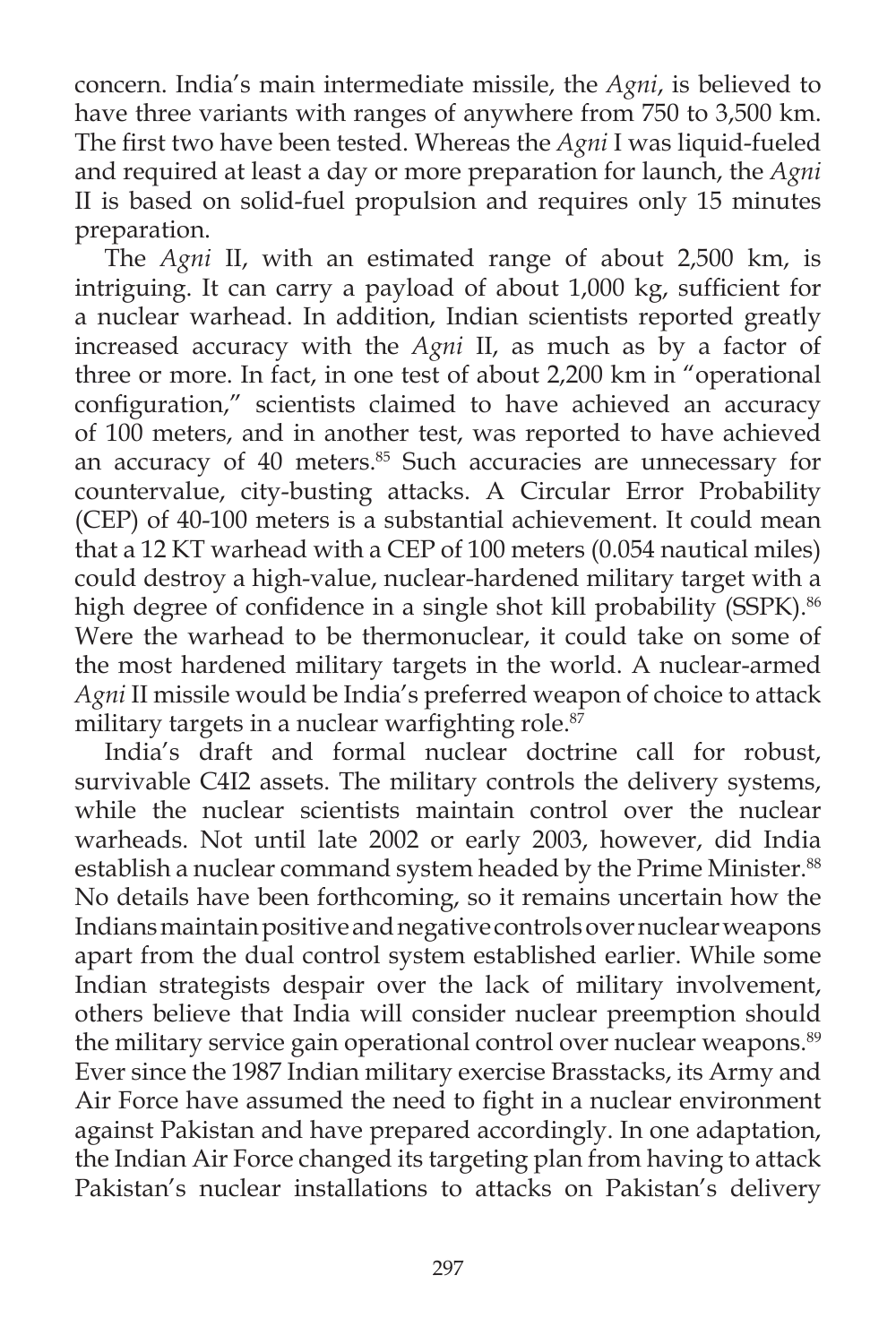systems so as to avoid collateral damage.<sup>90</sup> India and Pakistan have since signed a joint agreement to avoid attacking each other's nuclear infrastructure.<sup>91</sup> And because the borders are heavily populated, only military installations are targeted for nuclear missions.<sup>92</sup> Reportedly, there is no political or military directive to the nuclear scientists specifying the targets to be destroyed.<sup>93</sup>

# **PAKISTAN**

 Unlike India, Pakistan's nuclear strategy or doctrine has not been officially announced. Few political or military officials in Pakistan have discussed openly how Islamabad may consider using nuclear weapons for deterrence or in the event of a deterrence failure. One of the first public statements regarding the use of nuclear force was by Foreign Minister Abdul Sattar in late 1999:

Minimum nuclear deterrence will remain the guiding principle of our nuclear strategy. The minimum cannot be quantified in static numbers. The Indian build-up will necessitate review and reassessment. In order to ensure the survivability and credibility of the deterrent Pakistan will have to maintain, preserve and upgrade its capability. But we shall not engage in any nuclear competition or arms race.<sup>94</sup>

In addition to the vaguely worded minimum nuclear deterrence, in contrast to India, Pakistan did not rule out a "first strike." It argues that because India is much larger, has greater conventional military capabilities and has a more robust economy, Pakistan must have resort to first use of nuclear weapons to preclude an Indian military victory by conventional means, let alone by nuclear means.<sup>95</sup> In fact, many Pakistani strategists argue that Pakistan's nuclear posture towards India is comparable to NATO's nuclear posture towards the Soviet Union during the Cold War. It must compensate for numerical conventional inferiority by relying on early resort to nuclear weapons.

A retired military officer writing in Pakistan's premier military journal provided the most comprehensive analysis of Pakistan's putative nuclear doctrine. Lieutenant General Sardar F. S. Lodi analyzed the doctrinal requirements for Pakistan in early 1999, which Indian analysts seem to accept as official Pakistani doctrine.<sup>96</sup> After tracing NATO's reliance on early use of nuclear weapons and briefly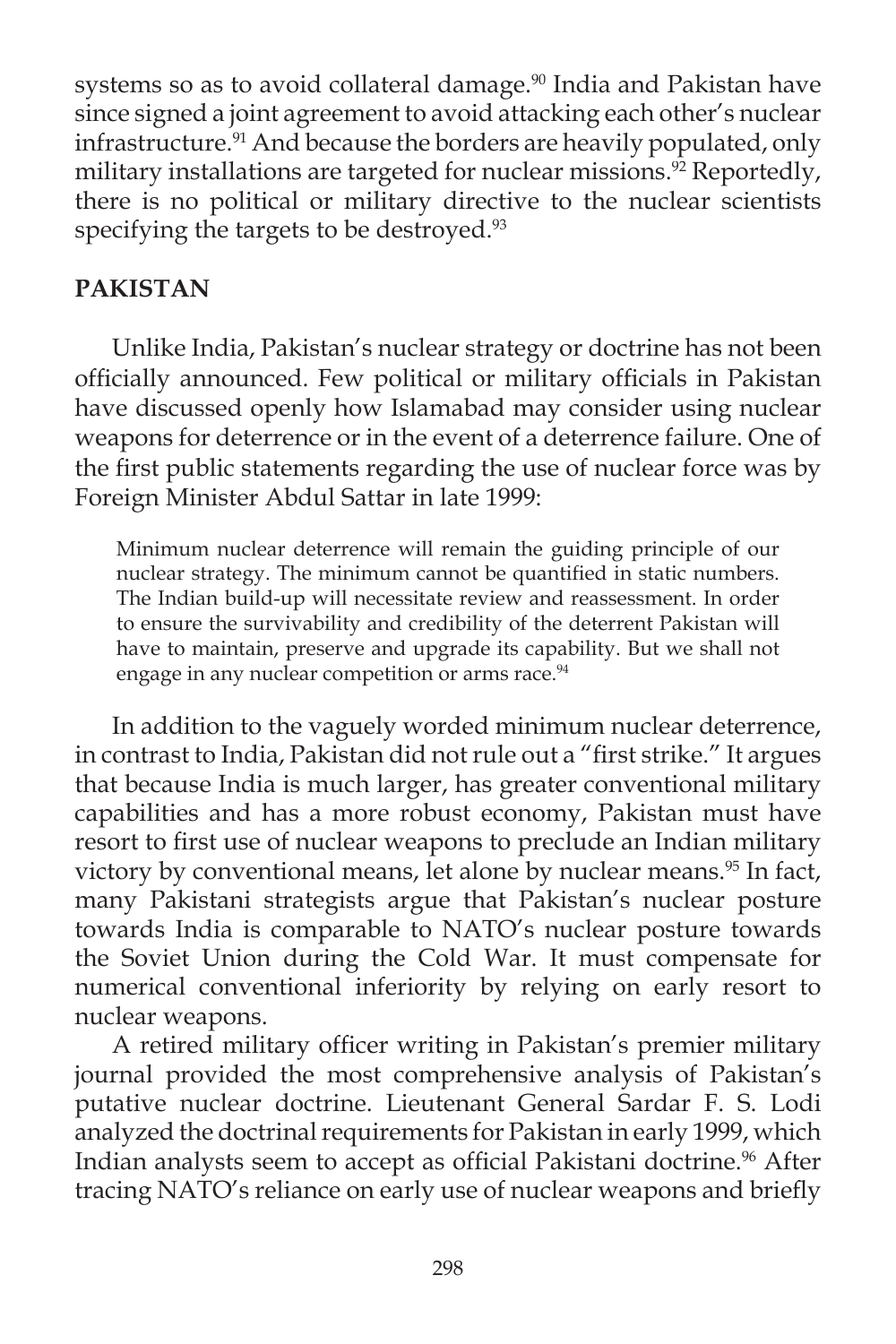analyzing the evolution of U.S. nuclear doctrine over the years, he relates how these doctrinal developments inform Pakistan's nuclear requirements:

During any future Indo-Pak armed conflict India's numerical superiority in men and conventional arms is likely to exert pressure beyond endurance. In a deteriorating military situation when an Indian conventional attack is likely to break through our defences or has already breached the main defence line causing a major set-back to the defences, which cannot be restored by conventional means at our disposal, the government would be left with no other option except to use Nuclear Weapons to stabilize the situation. India's superiority in conventional arms and manpower would have to be offset by nuclear weapons. The political will to use nuclear weapons is essential to prevent a conventional armed conflict, which would later on escalate to nuclear war.

Pakistan's Nuclear Doctrine would therefore essentially revolve around the first-strike option.<sup>97</sup>

The first-strike option is as important as how Pakistan may use nuclear weapons against an initial Indian attack. Lodi borrows from American strategy what is called an "option-enhancing policy" for possible use of nuclear weapons. This "option-enhancing policy" envisions a staged escalation of nuclear use in response to an Indian attack. At any point, either side may then choose to de-escalate the conflict. The stages include the following:

Stage One: A public or private warning of nuclear use;

Stage Two: A demonstration explosion of a small nuclear weapon on Pakistan's own soil;

Stage Three: The use of a few nuclear weapons on its own soil against Indian attacking forces;

Stage Four: Counterforce strikes "against critical but purely military targets" on Indian soil, probably "in thinly populated areas in the desert or semi-desert, causing least collateral damage"; and,

Stage Five: Weapons in reserve for a countervalue attack plan.<sup>98</sup>

Over time, improvements would create more options and greater flexibility for Pakistan "to employ nuclear weapons if attacked yet cause the least civilian casualties and damage to infrastructure."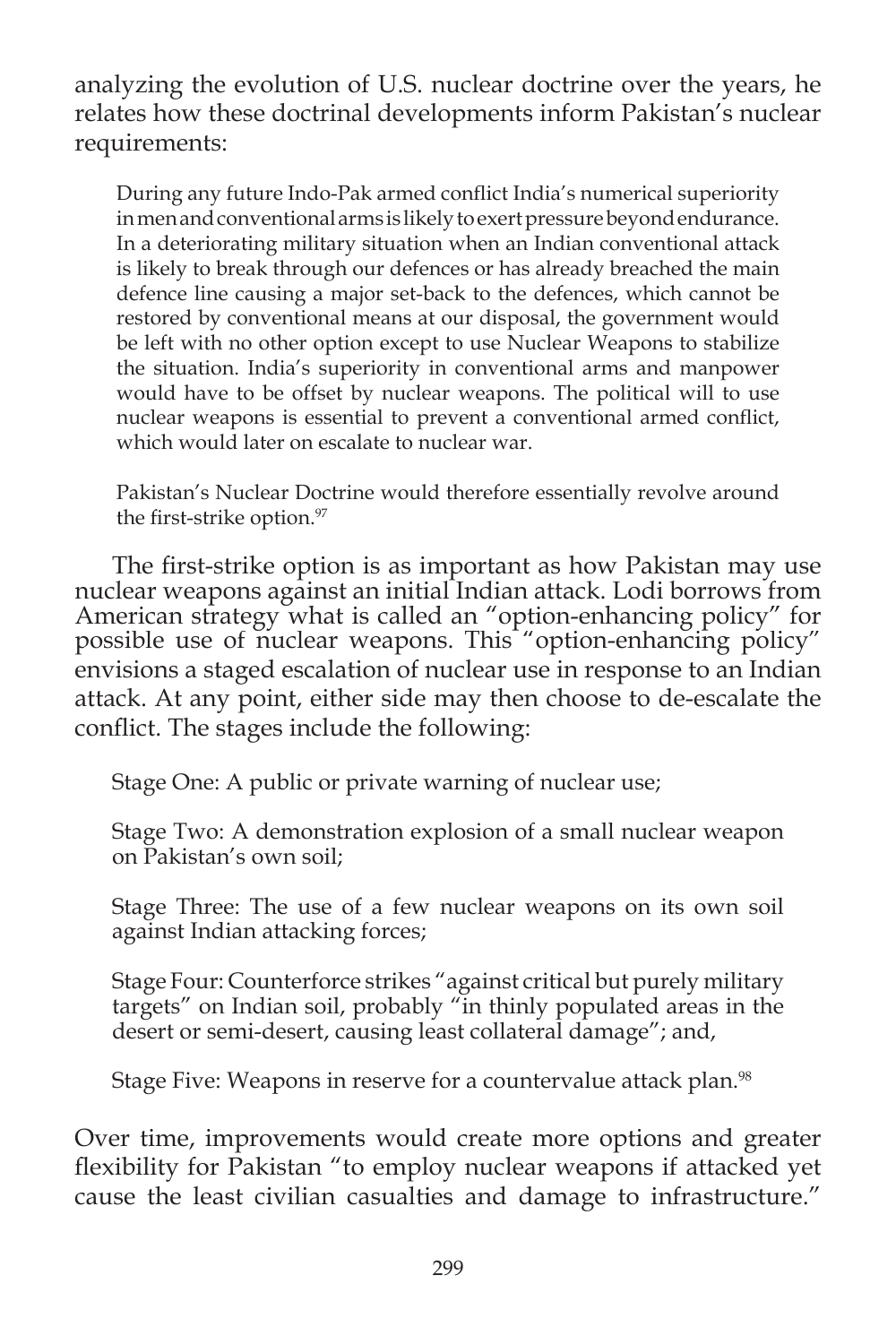Commentators note that Pakistan needs a robust nuclear strategy because:

India's earlier rhetoric of 'minimum credible (nuclear) deterrence' has been replaced by an 'effective, credible nuclear deterrence and adequate retaliatory capability should deterrence fail' [based on its change from early pronouncements to its draft nuclear doctrine], implying that a massive arsenal of nuclear weapons that would give India an offensive nuclear capability.<sup>99</sup>

More recently, some hint of Pakistan's nuclear doctrine was given by an active official. According to an American analyst in a Pakistani newspaper, General Khalid Kidwai, Chief of the Strategic Plans Division of Pakistan's nuclear command and control system, Pakistan's nuclear arsenal is aimed "'solely at India' and 'will be used only if the very existence of Pakistan as a state is at stake'."<sup>100</sup> Kidwai further enumerated the triggers for Pakistani nuclear use under a variety of circumstances:

- (a) India attacks Pakistan and conquers a large part of its territory (space threshold);
- (b) India destroys a large part either of [Pakistan's] land or air forces (military threshold);
- (c) India proceeds to the economic strangling of Pakistan (economic threshold);
- (d) India pushes Pakistan into political destabilization or creates a large scale internal subversion in Pakistan (domestic destabilization).<sup>101</sup>

In arguing for early use of nuclear weapons, Pakistan is posed with a problem of credibility. Though Indian analysts agree that Pakistan may gain temporary tactical advantages by early first use, they also point out that Pakistan would suffer a devastating retaliation.<sup>102</sup> Another retired Pakistani military officer argues that it is precisely that degree of uncertainty―even apparent "irrationality"―that lends credibility to its deterrence policy. Writing in Pakistan's premier military journal, Air Commodore Jamal Hussain argues:

A deterrence doctrine that spells out use of first strike (nuclear) option in case enemy's conventional forces are about to achieve their strategic aim is based on a degree of irrationality . . . If the aggressor comes to the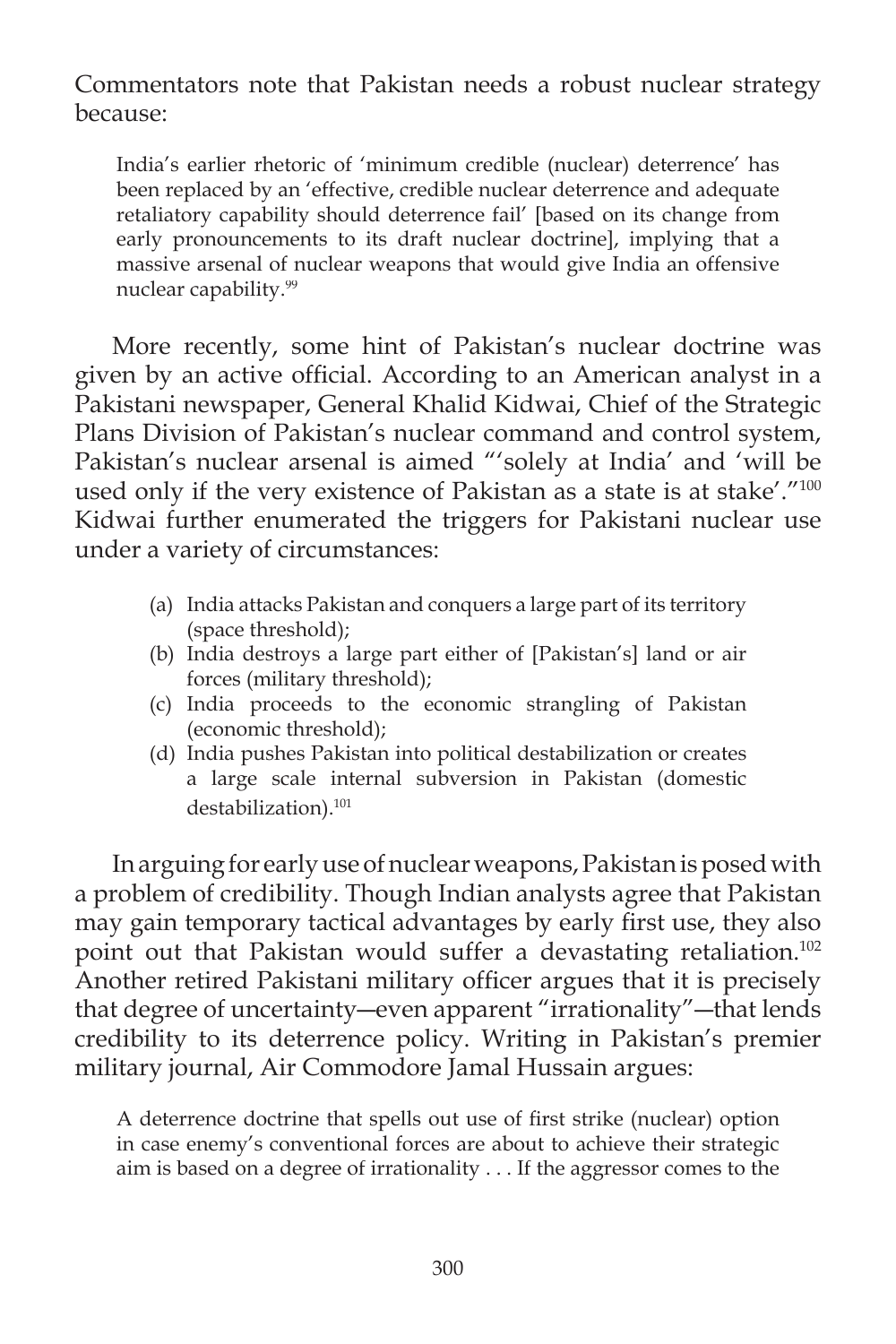conclusion that it is not dealing with a mad nation, it may be tempted to disregard the nuclear deterrence of its enemy calculating that it is unlikely to unleash its nuclear arsenal, as it would in all probability end up in mutual destruction of both the contestants. Nuclear deterrence would then have failed.

While commission of suicide by itself may be an act of insanity, many sane persons have committed it under what at best can be termed as temporary or momentary insanity. Mutual suicide or kamikaze acts by a human or a nation when pushed beyond a limit is in the realm of possibility. To lend credibility to its nuclear deterrence against conventional attacks by superior foes, a nation like Pakistan would like to give the impression that it would not hesitate to protect its honour, dignity, sovereignty and vital interests through mutual suicide, if all other options are closed. . . .

In nuclear deterrence doctrine, everyone will be bluffing, but just how far is difficult to determine.<sup>103</sup>

Hussain rejects the "rational actor" assumption of nuclear deterrence, arguing instead that deterrence is largely "psychological."

The public side of Pakistan's nuclear program reflects this view. Pakistan's public policy is devised to concede nothing to Indian technological or scientific prowess, apparently fearing that to do so would portray a failure of resolve and thereby weaken deterrence. Pakistan has followed a policy of tit-for-tat.<sup>104</sup> For every Indian test, demonstration, or public announcement, Pakistan reciprocates with one of its own. When India explodes nuclear devices, Pakistan follows suit. When India evaluates its *Prithvi* or *Agni* ballistic missiles, Pakistan reciprocates with tests of its *Hatfior Ghauri* missiles. When an Indian official suggests nuclear threats, Pakistan responds with threats of its own. As one Pakistani scholar put it, "Every landmark in Pakistan's nuclear weapons program is closely linked to its troubled relationship with India and to India's nuclear aspirations."105

The nuclear weapons required for Pakistan's deterrence policy, because it is India-specific, are lower than India's. Whereas India may require up to 150 nuclear weapons, Pakistan may require only half of that, and maybe less. At the time of Pakistan's retaliatory nuclear weapons tests in late May 1998, Pakistani nuclear scientists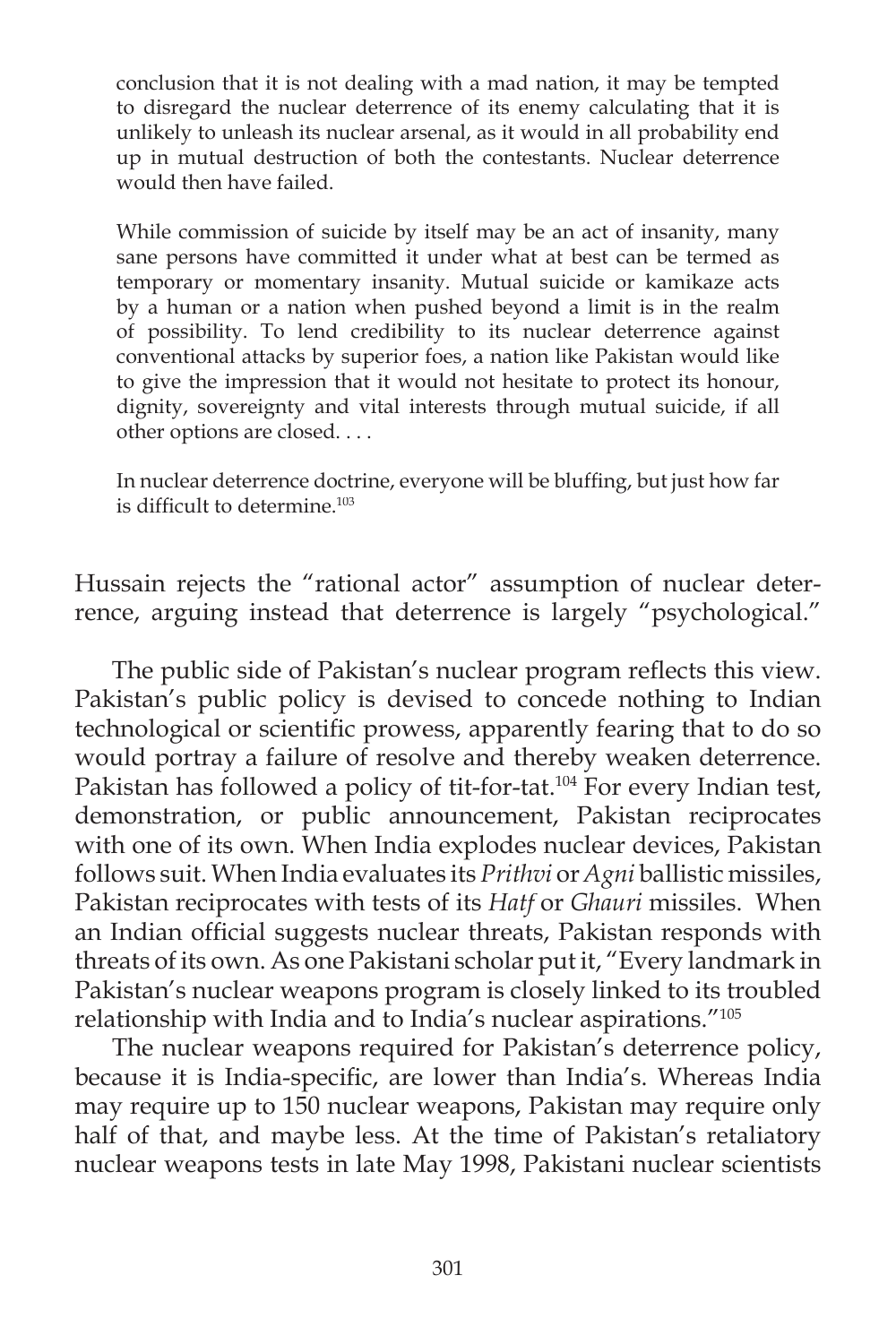estimated that Pakistan would require 60-70 nuclear devices.<sup>106</sup> Current estimates of Pakistan's nuclear inventory range from 30 to as many as 50 nuclear weapons.<sup>107</sup> Although Pakistani officials reported detonating boosted fission, fission, and sub-kiloton nuclear weapons in May 1998, American and Indian scientists dispute the number of weapons detonated and the size of the yields. Most believe that the explosive yields were substantially less than officially reported, in some cases by an order of magnitude.<sup>108</sup>

Although the sub-kiloton nuclear tests suggest battlefield nuclear weapons, it is not clear how Pakistan plans to incorporate them into its nuclear doctrine. The key is how the analysts think about tactical battlefield use. According to General Kidwai's interview, "no tactical nuclear rungs are placed down in the India-Pakistan nuclear escalation ladder.<sup>"109</sup> However, the commentator interprets this as the General not saying tactical nuclear weapons are ruled either in or out. Indeed, the doctrinal analysis by General Lodi implies tactical nuclear use at the lower rungs of the escalation ladder and General Kidwai's "triggers" for nuclear use suggest tactical nuclear weapons against Indian conventional military forces. And according to other Pakistani analysts, Pakistan "lacks spatial depth and therefore cannot afford the luxury of distinguishing between tactical and strategic, within a nuclear context."<sup>110</sup> On the website for the Pakistan Institute for Air Defence Studies, a page is devoted to two illustrations depicting how tactical battlefield nuclear weapons may be deployed by fighter aircraft. The "Over-the-Shoulder" method of delivery depicted allows the fighter to escape the effects of the nuclear detonation. No other commentary is attached to this depiction.111 The following three sets of targets for nuclear missions have been suggested: "Nuclear-related targets such as missile silos, nuclear airfields, etc.; other military targets (OMT) including nonnuclear military forces, bases, installations, etc.; and, political and military command centers, economic targets and populations."112 Some of these targets require tactical nuclear weapons.

Although Pakistan is not as technically sophisticated as India, Pakistan has a strong indigenous program for missile development. In addition, Pakistan's nuclear weapons and ballistic missile programs have been assisted by outside sources. China has helped Pakistan's nuclear weapons program, including missile development and the miniaturization of nuclear weapons.113 North Korea has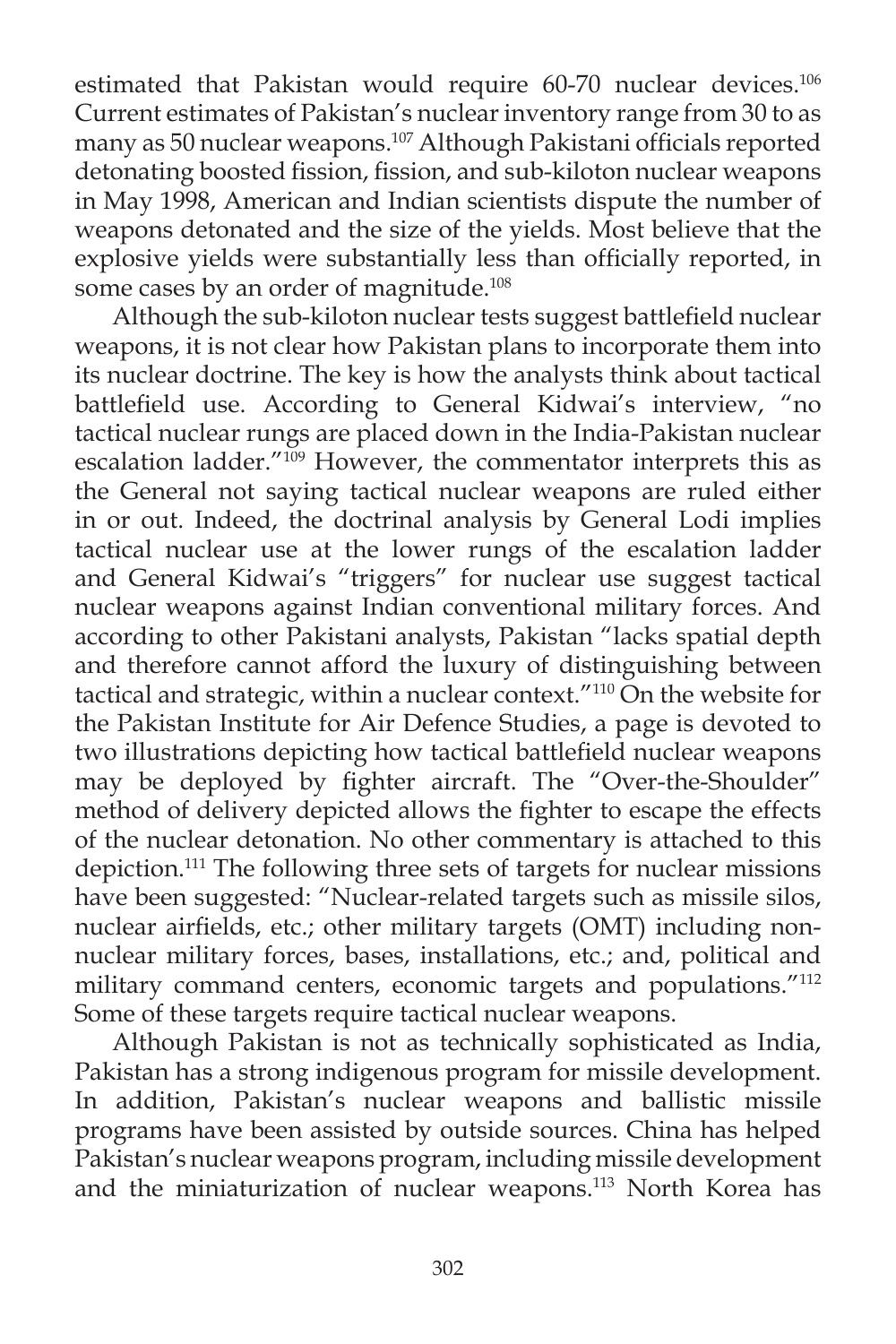helped Pakistan with its ballistic missile development, most notably by means of its *Nodong* missile, which is believed to be the basis for Pakistan's *Ghauri*. 114 The *Ghauri* has a range of 1,500 km (about 900 miles), giving it full coverage of almost all of India, including naval bases in the east. Pakistan's American made F-16s also contribute to its nuclear attack capability.

Unlike the other three SNPS, Pakistan's military has remained firmly in control of its nuclear program throughout its life. Indeed, the military bureaucracy has marginalized its political leadership.115 Former Prime Minister Benazir Bhutto said that she could never get control of the nuclear decisionmaking infrastructure. Indeed, "[a]fter her dismissal as prime minister, she revealed that she had not been in charge of Pakistan's nuclear program and that during the 1990 Kashmir crisis, Pakistan had crossed the 'Red Line' without her knowledge," though she never explained what the "Red Line" was.116 Even before India, Pakistan announced the formation of a National Command Authority (NCA), located with its Joint Strategic Headquarters, which had overall responsibility for policy, strategy, and employment of strategic forces.<sup>117</sup> Reports suggest that Pakistan maintains its nuclear forces in an "unconstituted state" for safety reasons.<sup>118</sup> That is to say, the fissionable cores of nuclear weapons are kept separate from their non-nuclear assemblies, and the warheads are unmated to their delivery systems. Some analysts suggested that because survivability of Pakistan's nuclear forces is crucial in the face of superior Indian conventional and nuclear capabilities, the NCA should predelegate nuclear release authority to military commands in the event of a decapitating strike. The predelegation of nuclear release authority has never been confirmed.<sup>119</sup>

## **CONCLUSION**

 After examining the literature on these four nuclear powers, it is clear that all of them have a richer view of nuclear deterrence than one might otherwise think. Indeed, according to the public announcements on nuclear doctrine, or reports on technological advancements, or testimonies from defectors and retired military officers, the idea that SNPs are limited to some form of mini-MAD deterrent seems unreasonably optimistic. The optimism rests on the notion that because MAD, even its mini-version, would be so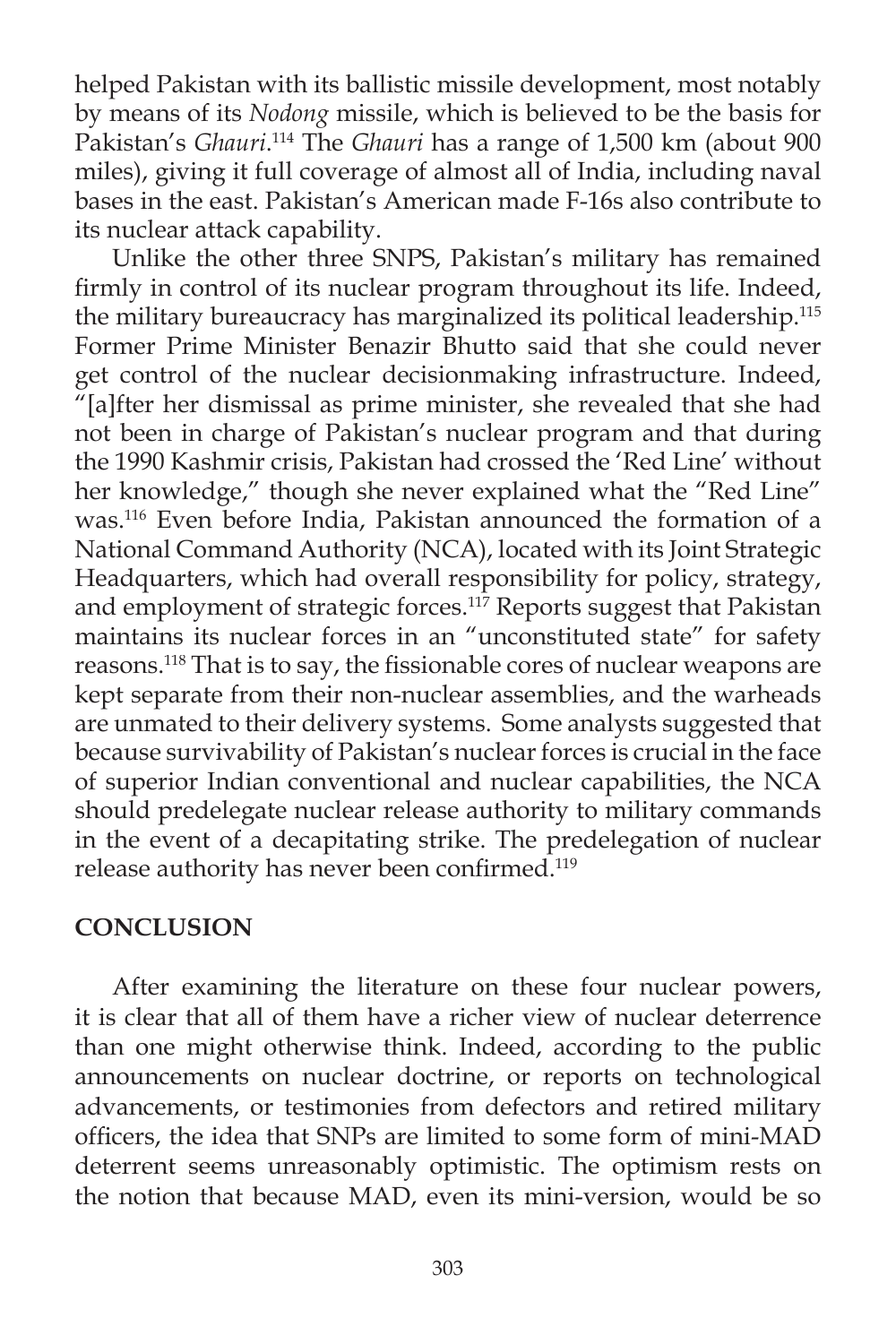catastrophic that its realization is exceedingly remote, if not a virtual impossibility. The optimistic conclusion is that nuclear war may not occur. But as Table 2 demonstrates, these four SNPs consider nuclear use for a variety of pre-war and wartime uses. Of course, the benefit of talking about nuclear use in this way is that it adds to a country's strengthening of its peacetime deterrent posture.



**Table 2. Nuclear Deterrence/Threat/Use Continuum**.

 All four SNPs have considered how to employ nuclear weapons. This is natural, given that responsible public officials must consider what may happen should deterrence fail. All have tried to avoid the "all-or-nothing" approach of total annihilation found in a mini-MAD nuclear deterrent. Unlike with tenured academics, theirs is a position of trust and great responsibility for the safety and well-being of millions of citizens. As other scholars in this volume attest, you may resign yourself to nuclear deterrence, but it is not something you strive to obtain. This will be true for SNPs, or at least for those with nuclear neighbors.

Of course, this does not mean that SNPs will necessarily engage in nuclear warfighting. It may be that although our theories of nuclear deterrence are problematic, short of "existential threats" to SNPs, nuclear restraint may continue. But policymakers and strategists should not blindly ignore the potential for wars in which nuclear weapons may be used, even when short of all-out attacks.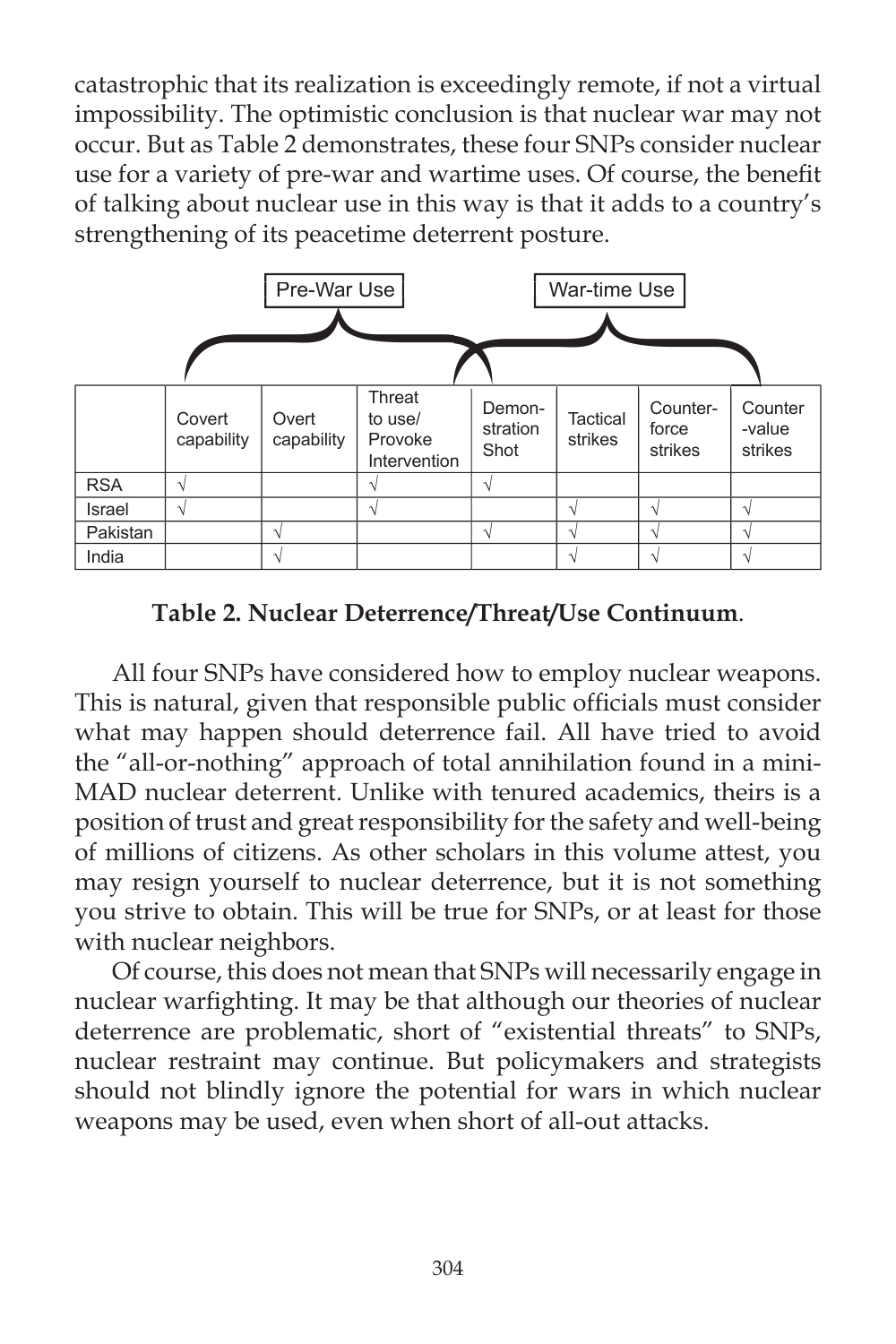### **APPENDIX 1**

### **CALCULATING WEAPONS EFFECTIVENESS**

1. Calculating Single Shot Kill Probability (SSPK)

 $\text{SSPK} = 1 - 0.5^{\textit{CMP}/\textit{(H/16)}^{2/3}}$ 

Where:

CMP = Countermilitary Potential

(A measure used for calculating military utility of a weapon)

$$
CMP = \frac{YMT^{2/3}}{CEP^{2/3}}
$$

Where  $Y =$  Yield in Megatons

 CEP = Circular Error Probability, in nautical miles (nm) (CEP is a measure of accuracy of ballistic missile)

 H = the hardness of a given target, expressed in pounds per square inch (psi) atmospheric overpressure (from blast)

2. Indian weapon system

Agni II, 100-meter = 0.054 nm Warhead = 12 KT (kilotons), or .012 MT (megatons) Notional bunker complex in Pakistan hardened to 1,000 psi.

$$
CMP = \frac{0.012^{2/3}}{0.054^2}
$$
 
$$
CMP = 17.97
$$
  
\n
$$
SSPK = 1 - 0.5^{17.97/(1000/16)^{2/3}}
$$
  
\n
$$
1 - 0.5^{17.97/62.5)^{2/3}}
$$
  
\n
$$
1 - 0.5^{17.97/15.75}
$$
  
\n
$$
1 - 0.5^{1.140952381}
$$
  
\n
$$
1 - 0.45346
$$
  
\n
$$
SSPK = 54.5\%
$$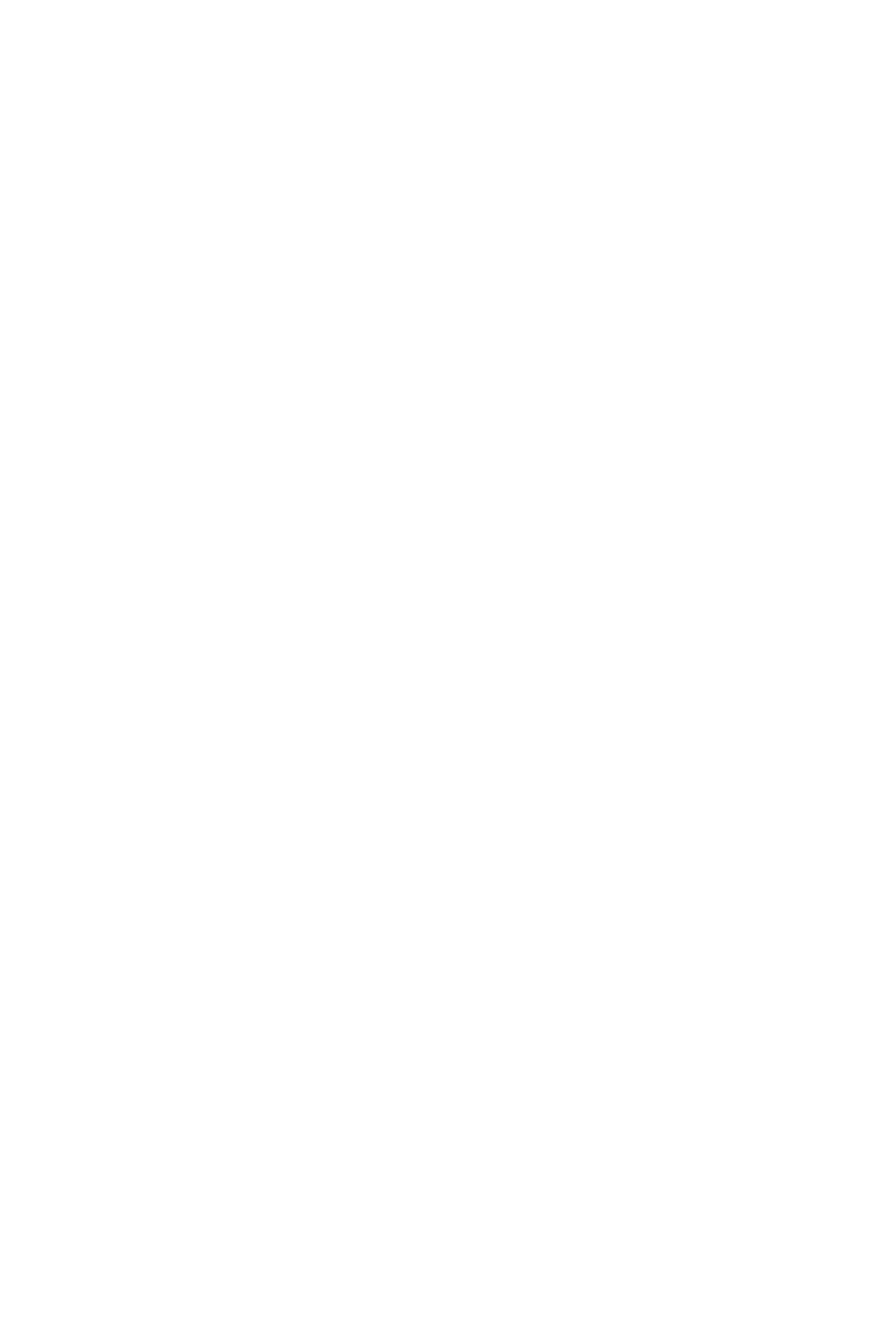#### **ENDNOTES - CHAPTER 10**

1. Michael Krepon, "Moving Away from MAD," *Survival*, Vol. 43, No. 2, Summer 2001, pp. 82-84.

2. Owen Harries, "Best-Case Thinking," *Commentary*, May 1984, p. 28.

3. See Natural Resources Defense Council, "The Consequences of Nuclear Conflict between India and Pakistan," from internet: *www.nrdc.org*, accessed February 19, 2003.

4. For a good discussion of this and related problems, see Keith B. Payne, *Deterrence in the Second Nuclear Age*, Lexington: University Press of Kentucky, 1996.

5. Jeffrey Richelson, "PD-59, NSDD-13, and the Reagan Strategic Modernization Program," in P. Edward Haley, David M. Keithly, and Jack Merritt, *Nuclear Strategy, Arms Control, and the Future*, Boulder: Westview Press, 1985, p. 123.

6. For a good discussion of theoretical approaches, see Shibley Telhami, *Power and Leadership in International Bargaining: The Path to the Camp David Accords*, New York: Columbia University Press, 1990, especially chapter 2, pp. 18-42.

7. For the most parsimonious characterization of the assumption of rationality, see Kenneth N. Waltz, "More May Be Better," in Scott D. Sagan and Kenneth N. Waltz, *The Spread of Nuclear Weapons: A Debate*, New York: W. W. Norton & Company, 1995, pp. 1-46; for the most concise critique of the assumption of rationality, see Payne, *Deterrence in the Second Nuclear Age*.

8. A good discussion of strategic personality and nuclear deterrence may be found in Caroline F. Ziemke, Philippe Loustaunau, and Amy Alrich, *Strategic Personality and the Effectiveness of Nuclear Deterrence*, project for the Defense Threat Reduction Agency, DTRA, IDA Document D-2537, Alexandria, VA: Institute for Defense Analysis, November 2000.

9. See Steve Fetter and Devin T. Hagerty, "Nuclear Deterrence and the 1990 Indo-Pakistani Crisis," Correspondence, *International Security*, Vol. 21, No. 1, Summer 1996, pp. 176-185; see also my critique of Kenneth Waltz's use of the assumption in Mark T. Clark, "Proliferation in the Second Nuclear Age," *Orbis*, Vol. 41, No. 1, Winter 1997, pp. 133-136.

10. Ukraine, Kazakstan, and Belarus inherited sizeable nuclear arsenals from the collapse of the Soviet Union and voluntarily gave them up. For a brief overview, see J. W. de Villiers, Roger Jardine, and Mitchell Reiss, "Why South Africa Gave Up the Bomb," *Foreign Affairs*, Vol. 72, No. 5, November/December 1993, pp. 98- 109.

11. Indeed, the case was repeatedly cited by some officials in the George W. Bush administration as evidence why Iraq was not dismantling its weapons of mass destruction infrastructure. In the case of the RSA, the government not only helped IAEA inspectors but suggested ways the inspectors could improve their research; precisely the opposite occurred with the Iraqi regime under the constraints of Security Council Resolution 1441.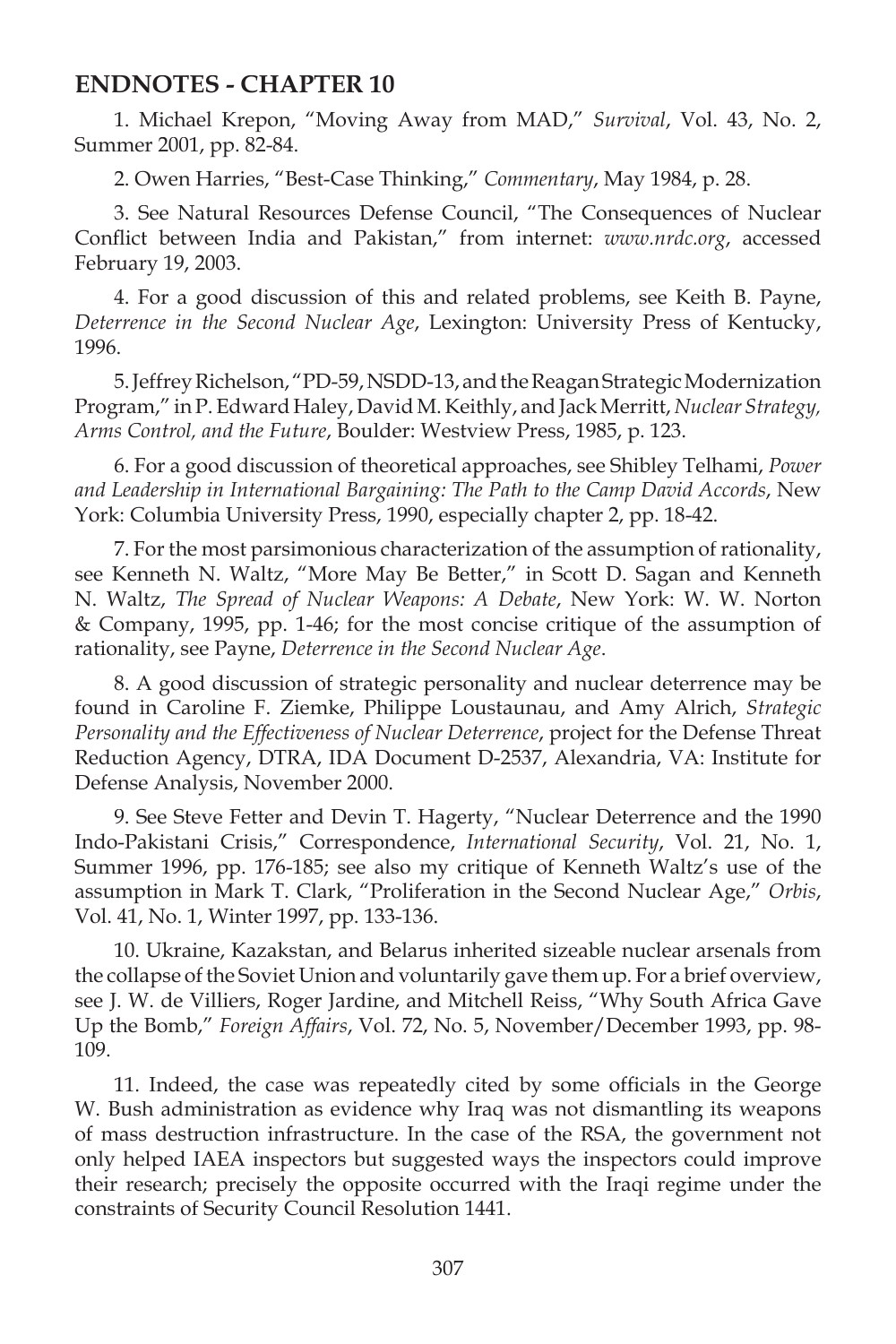12. This section is based, in part, on Peter Liberman, "The Rise and Fall of the South African Bomb," *International Security*, Vol. 26, No. 2, Fall 2001, pp. 45-86; see also Correspondence between Helen E. Purkitt and Stephen F. Burgess with Peter Liberman in "South Africa's Nuclear Decisions," *International Security*, Vol. 27, No. 1, Summer 2002, pp. 186-194; Frank V. Pabian, "South Africa's Nuclear Weapon Program: Lessons for U.S. Nonproliferation Policy," *The Nonproliferation Review*, Fall 1995; William J. Long and Suzette R. Grillot, "Ideas, Beliefs, and Nuclear Policies: The Cases of South Africa and Ukraine," *The Nonproliferation Review*, Spring 2000, pp. 24-40. See also the presentation by the former director of the RSA's Atomic Energy Corporation, Waldo Stumpf, who headed the RSA's dismantlement effort, as "Birth and Death of the South African Nuclear Weapons Programme," on the web site of the Federation of American Scientists at *http:// www.fas.org/nuke/guide/rsa/stumpf*, accessed January 15, 2003.

13. Text of statement by State Presdient F. W. de Klerk, "Matters Relating to Nuclear Nonproliferation Treaty, Violence, Negotiation and the Death Penalty," in *Debates of Parliament*, 5th Session, 9th Parliament, Vol. 8, cols 3576 to 3574, March 24, 1993, p. 3467.

14. *Ibid*., pp. 3468-3469.

15. De Klerk, testimony, pp. 3466-3472.

16. Stumpf, "Birth and Death."

17. Liberman, "Rise and Fall," p. 53.

18. *Ibid*.," pp. 55-56; and footnotes 34-36.

19. De Klerk, testimony, pp. 3468.

20. Stumpf, "Birth and Death," p. 5; Liberman, "Rise and Fall," p. 57; Long and Grillot, "Ideas, Beliefs, and Nuclear Policies," p. 28.

21. Long and Grillot, "Ideas, Beliefs, and Nuclear Policies," p. 27, 31.

22. Liberman, "Rise and Fall," p. 62; and footnote 61.

23. Mitchell Reiss, *Bridled Ambition*, Baltimore: Johns Hopkins University Press, 1995, p. 29.

24. Liberman, "Rise and Fall," p. 59; and footnote 50.

25. Warren H. Donnelly, "South Africa and Nuclear Weapons," *CRS Issue Brief*, Congressional Research Service, the Library of Congress, June 27, 1991, p. 7.

26. For an interesting insight into how the secret is kept, see Fuad Jabber, *Israel and Nuclear Weapons: Present option and future strategies*, London: Chatto & Windus for the International Institute for Strategic Studies, 1971, pp. 123-125.

27. The author calls it a culture of opacity in Avner Cohen, *Israel and the Bomb*, New York: Columbia University Press, 1998, p. 343; Robert Harkavy, "The Imperative to Survive," in Louis Rene Beres, *Security or Armageddon: Israel's Nuclear Strategy*, Lexington, MA: D. C. Heath, 1986, pp. 117-118; see also Edwin S.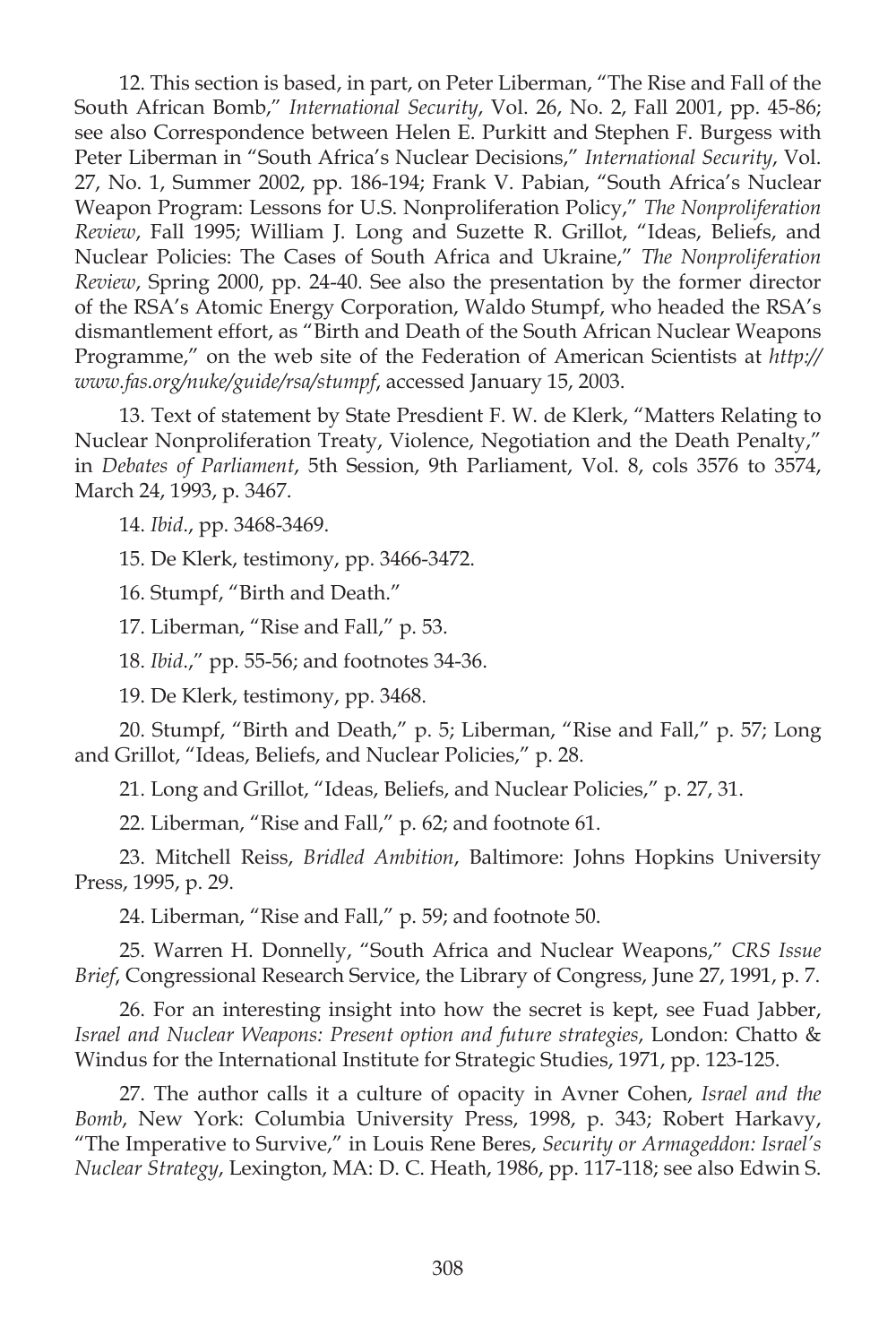Cochran, "Deliberate Ambiguity: An Analysis of Israel's Nuclear Strategy," *The Journal of Strategic Studies*, Vol. 19, No. 2, September 1996, pp. 321-339.

28. Shai Feldman, *Israeli Nuclear Deterrence: A Strategy for the 1980s*, New York: Columbia University Press, 1982); similarly, see Yair Evron, *Israel's Nulcear Dilemma*, Ithaca, NY: Cornell University Press, 1994, p. 244; Cochran, "Deliberate Ambiguity, p. 327; see also Gerald M. Steinberg, "Re-examining Israel's Security Doctrine," *RUSI International Security Review, 1999*, UK: Royal United Services Institute for Defence Analysis, pp. 215-224; from internet: *http://faculty.biu.ac.il/ ~steing/arms/doctrine*, accessed December 12, 2002.

29. Admittedly, even this is harder to tell since most of the literature on Israel's nuclear weapons treats the history of the program as well as the types of weapons that may have been developed, and devote little attention to actual plans for use. See, for example, Cohen, *Israel and the Bomb*; Warner D. Farr, "The Third Temple's Holy of Holies: Israel's Nuclear Weapons," *Counterproliferation Paper No. 2*, USAF Counterproliferation Center, Air War College, Maxwell Air Force Base, Alabama: Air University, September 1999, from internet: *www.fas.org/nuke/guide/israel/nuke/ farr.htm*, accessed January 8, 2003; Robert E. Harkavy, *Spectre of a Middle Eastern Holocaust: The Strategic and Diplomatic Implications of the Israeli Nuclear Weapons Program*, Monograph Series in World Affairs, Denver: University of Denver Press, 1977; and Harkavy, "The Imperative to Survive," pp. 97-118.

30. Seymour M. Hersh, *The Samson Option: Israel's Nuclear Arsenal and American Foreign Policy*, New York: Random House, 1991, p. 291.

31. Peter Vincent Pry, *The Strategic Nuclear Balance. Vol. 1: And Why It Matters*, NY: Crane Russak, 1990, pp. 145-155.

32. For the expose, see "Revealed: The Secrets of Israel's Nuclear Arsenal," *The Times*, London, Issue: 8,461, October 5, 1986, pp. 1, 4-5; see also Farr, "The Third Temple's Holy of Holies." Hersh explains that the discovery of Israel's capability for constructing enhanced radiation warheads comes from weapons designers at both Los Alamos and Lawrence Livermore who studied Vanunu's photographs. See Hersh, p. 199.

33. Federation of American Scientists, Weapons of Mass Destruction, "Strategic Doctrine," from internet: *www.fas.org*, accessed December 11, 2002.

34. Seth Carus and Dov Zakheim, "North Africa/Israel," Appendix II: Unclassifi ed Working Papers, *Report of the Commission to Assess the Ballistic Missile Threats to the United States*, Pursuant to Public Law 201, 104th Congress, July 15, 1998, from internet: *www.fas.org*, accessed April 17, 2003; see also *The Risk Report*, "Israel: How Far Can Its Missiles Fly?," Vol. 1, No. 5, June 1995, from internet: *www.wisconsinproject.org*, accessed April 11, 2003.

35. "Armaments Battle of Jericho," *Time*, August 10, 1987, from internet: *www.time.com*, accessed April 11, 2003.

36. Based on the Nuclear Resources Defense Council (NDRC) Nuclear Notebook, "Israeli nuclear forces, 2000," from internet: *www.thebulletin.org*,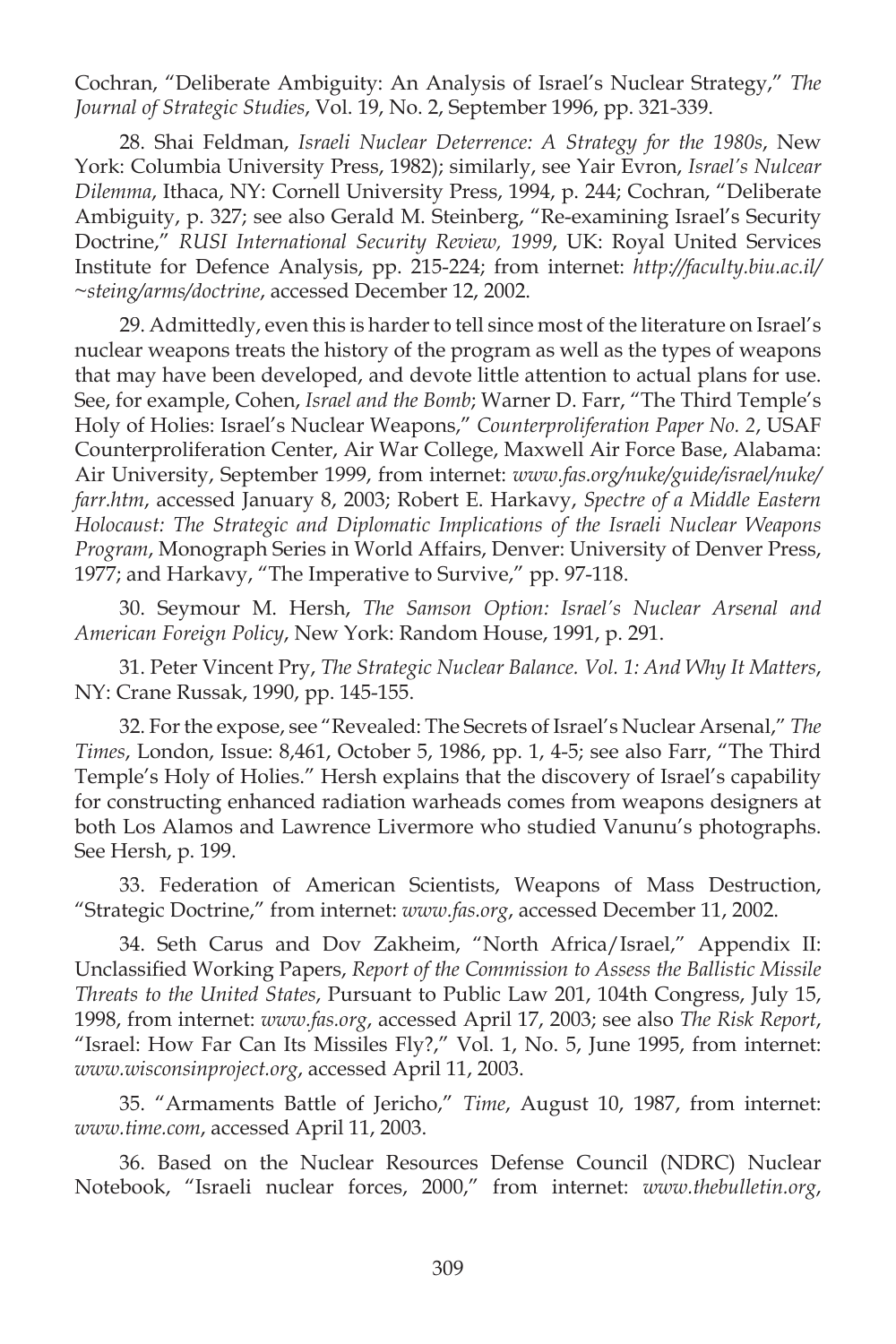accessed April 11, 2003, and Federation of American Scientists, Weapons of Mass Destruction, "Popeye Turbo," from internet: *www.fas.org*, accessed December 11, 2002.

37. Federation of American Scientists, Weapons of Mass Destruction, "Jericho 2," from internet: *www.fas.org*, accessed December 11, 2002.

38. Farr, "The Third Temple's Holy of Holies."

39. Avner Cohen, "Cairo, Dimona, and the June 1967 War," *The Middle East Journal*, Vol. 50, No. 2, Spring 1996, pp. 190-210.

40. Avner Cohen, "Nuclear Arms in Crisis under Secrecy: Israel and the Lessons of the 1967 and 1973 Wars," in Peter R. Lavoy, Scott D. Sagan, and James J. Wirtz, *Planning the Unthinkable: How New Powers will Use Nuclear, Biological, and Chemical Weapons*, Ithaca: Cornell University Press, 2000, pp. 104-124.

41. Mark Gaffney, *Dimona, the Third Temple? The Story Behind the Vanunu Revelation*, Brattleboro, VT: Amana Books, 1989, pp. 144-149.

42. Hersh, *The Samson Option*; Farr, "The Third Temple's Holy of Holies."

43. Much speculation surrounds whether Israel could have used its limited air assets to attack southern cities in the Soviet Union or would have had to rely on small nuclear devices smuggled into the Soviet Union.

44. Harold Hough, "Could Israel's nuclear assets survive a pre-emptive strike?," *Jane's Intelligence Review*, January 9, 1997, from internet: *www.janes.com*, accessed April 4, 2003.

45. *Ibid*.

46. Steinberg, "Re-examining Israel's Security Doctrine."

47. Robert Harkavy, "The Imperative to Survive," p. 112; The "Samson Option" is also the title of the book by Seymour Hersh.

48. There are strong parallels with the debate over nuclear use in American and Soviet doctrine throughout the Cold War as most commentators on Israel's nuclear program are schooled in that same tradition. Without an open public debate in Israel, however, it seems presumptuous to assign a position to Israeli military and political figures with absolute certainty; it is more likely that different leaders hold different views, just as different American leaders did.

49. Steinberg, "The Future of Nuclear Weapons: Israeli Perspectives," presented at the Ninth Amaldi Conference: Security Questions at the End of the Twentieth Century, Geneva, November 21-23, 1996, from internet: *http:// faculty.biu.ac.il/~steing/arms/amaldi.htm*, accessed April 4, 2003.

50. For a discussion of the different approaches taken by different Israeli leaders, see Shlomo Aronson, *The Politics and Strategy of Nuclear Weapons in the Middle East: Opacity, Theory, and Reality, 1960-1991: An Israeli Perspective*, New York: State University of New York Press, 1992, pp. 167-184.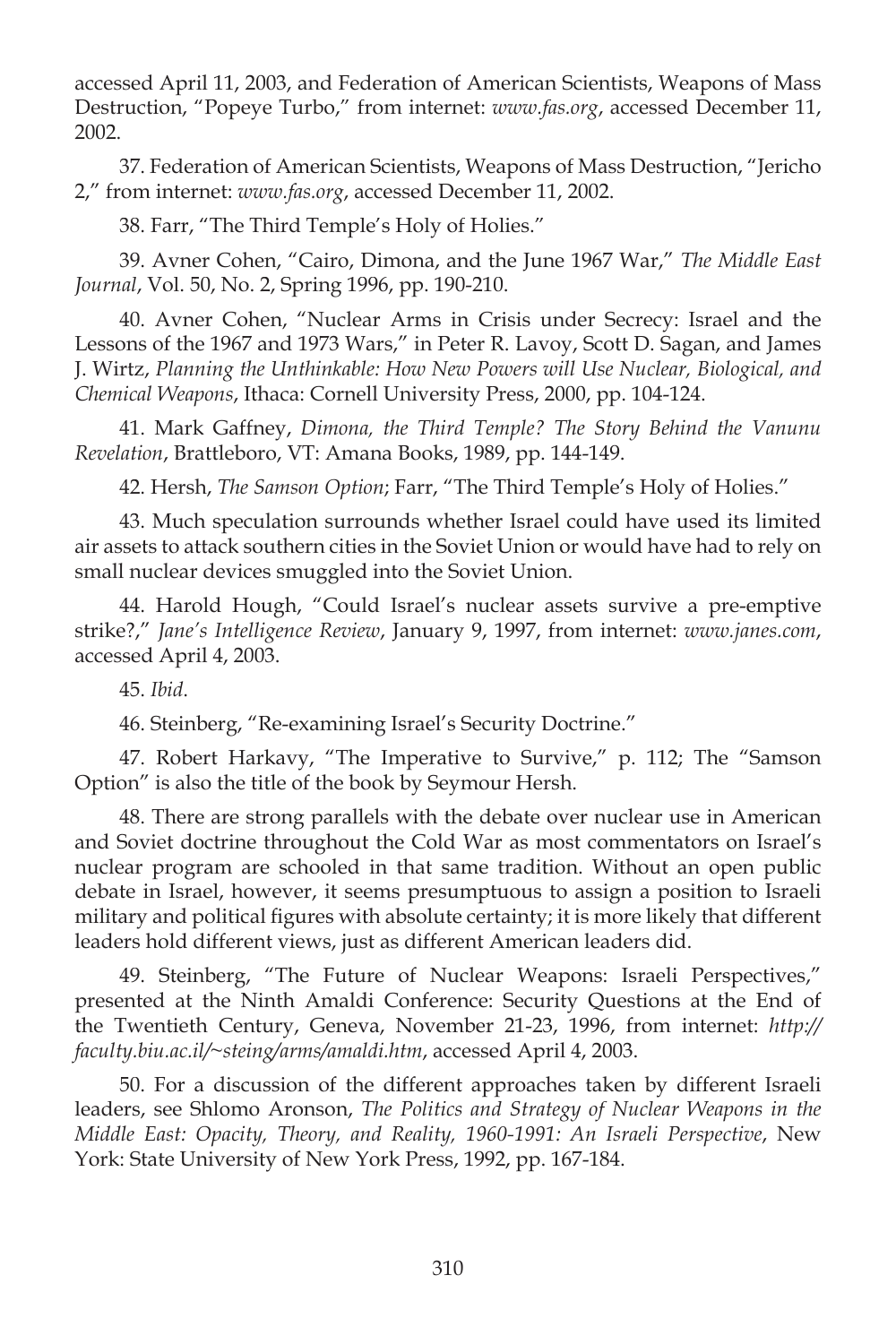51. Efraim Inbar and Shmuel Sandler, "Israel's Deterrence Strategy Revisited," *Security Studies*, Vol. 3, No. 2, Winter 1993/94, pp. 342-343.

52. Harold Hough, "Israel reviews its nuclear deterrent," *Jane's Intelligence Review*, November 1998, pp. 11-13.

53. See Louis Rene Beres, "Israel's Bomb in the Basement: A Revisiting of 'Deliberate Ambiguity' vs. 'Disclosure', in Efraim Harsh, ed., *Between War and Peace: Dilemmas of Israeli Security*, London: Frank Cass, 1996, pp. 113-133.

54. The earliest discussion of this possibility is found in Robert W. Tucker, "Israel and the United States: From Dependence to Nuclear Weapons?" *Commentary*, November 1975, p. 41.

55. See the discussion in the section on South Africa's development of the nuclear weapon.

56. "The Draft Report of National Security Advisory Board on Indian Nuclear Doctrine," Embassy of India, Washington, DC, from internet: *www.indianembassy.org*, accessed November 27, 2002.

57. "Indian Statement of 'Operationalisation' of Nuclear Doctrine, January 4," in *Disarmament Documentation*, The Acronym Institute, from internet: *www.acronym.org.uk*, accessed May 14, 2003.

58. George Perkovich makes the case that Indians have approached the nuclear policy problem with the conflicting goals of moral superiority through nuclear restraint and the pursuance of great power status even before the announcement of India's nuclear doctrine. The pattern continues here as well. See George Perkovich, *India's Nuclear Bomb: The Impact on Global Proliferation*, Berkeley: University of California Press, 1999, pp. 448-449.

59. Waheguru Pal Singh Sidhu, "India's Nuclear Use Doctrine," in Peter R. Lavoy, Scott D. Sagan, and James J. Wirtz, *Planning the Unthinkable: How New Powers Will Use Nuclear, Biological, and Chemical Weapons*, Ithaca: Cornell University Press, 2000, p. 127.

60. Ashley Tellis takes on this problem in Ashley J. Tellis, *India's Emerging Nuclear Posture: Between Recessed Deterrent and Ready Arsenal*, Santa Monica: RAND, 2001, pp. 296-366, though he believes strongly that India's nuclear forces are countervalue only.

61. The Institute, based in New Delhi, was established in 1965 and is funded by the Ministries of Defence and External Affairs. According to its web page, Institute scholars remains independent of the government. From internet: *www.idsa-india.org*.

62. Gurmeet Kanwal, *India's Nuclear Doctrine and Policy*, Vol. XXIV, No. 11, February 2001, Institute for Defence Studies and Analysis, New Delhi, from internet: *www.idsa-india.org*, accessed November 27, 2002.

63. Rajesh Rajagopalan, *Nuclear Strategy and Small Nuclear Forces: The Conceptual Components*, Vol. XXIII, No. 7, October 1999, Institute for Defence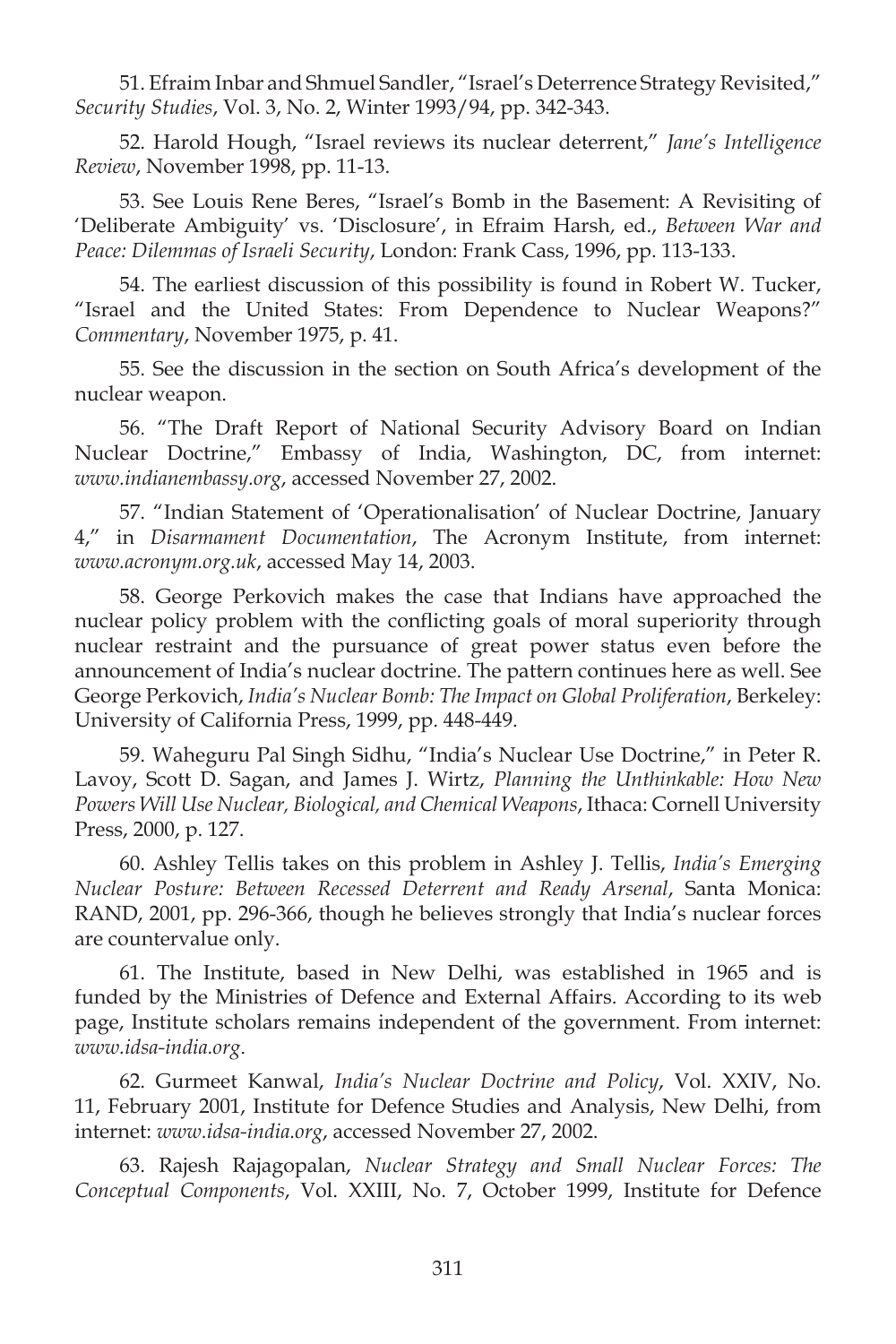Studies and Analysis, New Delhi, from internet: *www.idsa-india.org*, accessed December 9, 2002.

64. Brahma Chellaney, "India's Nuclear Planning, Force Structure, Doctrine and Arms Control Posture," *Australian Journal of International Affairs*, Vol. 53, No. 1, 1999, p. 66.

65. Raja Menon, *A Nuclear Strategy for India*, New Delhi and London: Sage Publications, 2000, p. 148.

66. P.M. Kamath, *Indian National Security Policy: Minimal Nuclear Deterrence*, Vol. XXIII, No. 8, November 1999, Institute for Defence Studies and Analysis, New Delhi, from internet: *www.idsa-india.org*, accessed December 9, 2002; see also Chellaney, "India's Nuclear Planning," p. 67.

67. Cited in Kamath, *Indian National Security Policy*.

68. Amit Gupta, "India's Draft Nuclear Doctrine," *The Round Table*, Vol. 355, 2000, p. 358.

69. Cited in Kamath, *Indian National Security Policy*.

70. Menon, *A Nuclear Strategy for India*, pp. 146-147.

71. Kamath, *Indian National Security Policy*. Arguably, Sundarji was India's greatest strategist according to Menon, *A Nuclear Strategy for India*, p. 98.

72. Gupta, "India's Draft Nuclear Doctrine," p. 355. According to the author, in the 1980s Indian analysts called for about 150 weapons; after the nuclear tests of 1998, for about 400.

73. For comparison, see "India's Nuclear Forces, 2002," NRDC Nuclear Notebook, *Bulletin of the Atomic Scientists*, Vol. 58, No. 2, March/April 2002, p. 70, from internet: *www.nci.org*, accessed January 20, 2003; see also "India's Nuclear Weapons," Weapons of Mass Destruction, Federation of American Scientists, from internet: *www.fas.org*, accessed December 11, 2002; for the higher number, see "India Establishes a Nuclear Command System," *New York Times*, January 5, 2003, from internet: *www.nytimes.com*, accessed January 6, 2003.

74. "India's Nuclear Forces, 2002," NRDC Nuclear Notebook and "India's Nuclear Weapons," Weapons of Mass Destruction.

75. Menon, *A Nuclear Strategy for India*, p. 114.

76. Paul D. Taylor, "India and Pakistan: Thinking about the Unthinkable," *Naval War College Review*, Vol. LIV, No. 3, Summer 2001, pp. 40-51; see also "12 Million Could Die at Once in an India-Pakistan Nuclear War," *New York Times*, May 27, 2002, from internet: *www.nytimes.com*, accessed January 28, 2003.

77. "Suo Motu Statement by Prime Minister Shri Atal Bihari Vajpayee in Paliament," May 27, 1998, from internet: *www.fas.org*, accessed December 11, 2002.

78. American scholar Ashley Tellis hotly contests any claims to warfighting for India's nuclear forces. See Ashely J. Tellis, *India's Emerging Nuclear Posture:*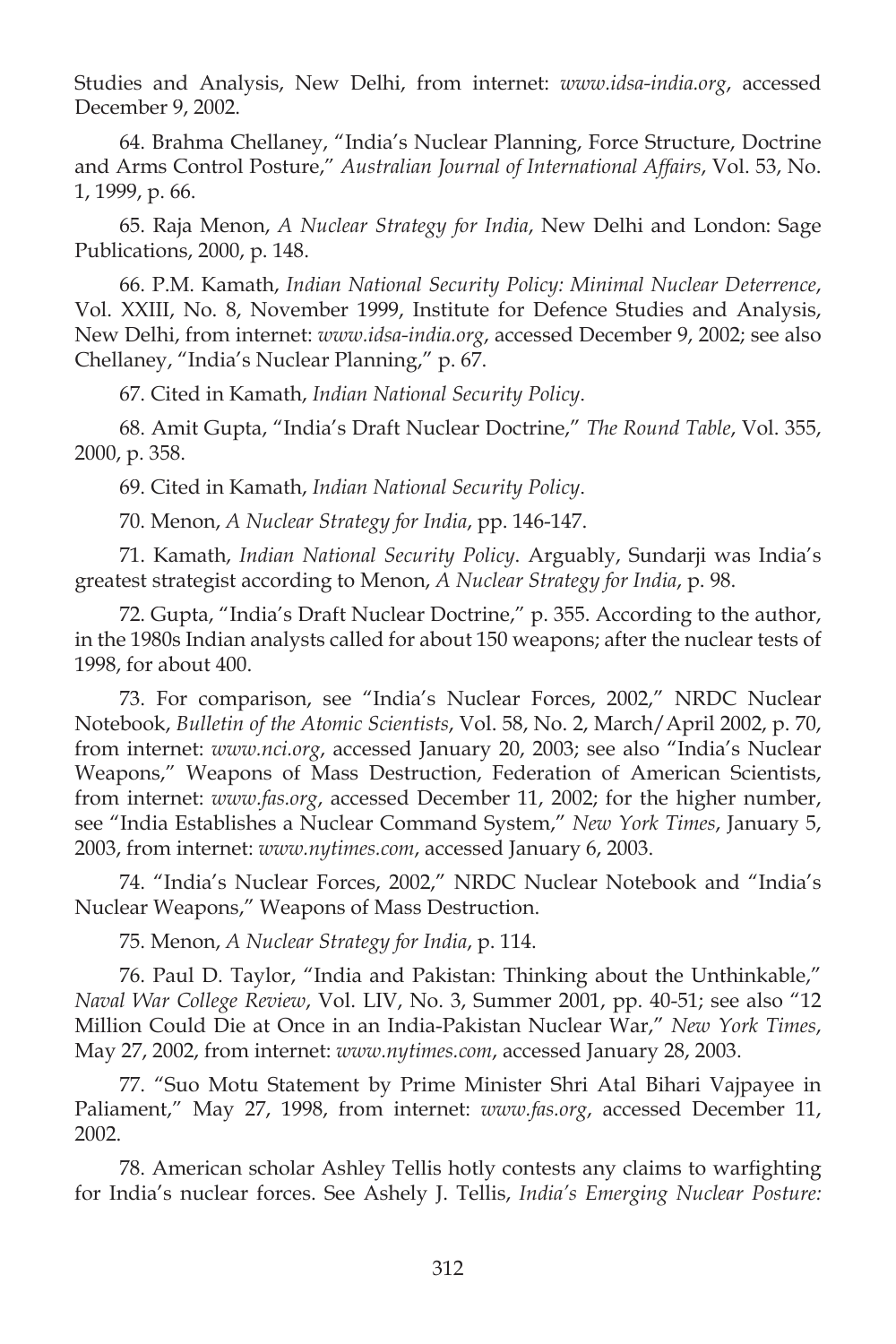*Between Recessed Deterrent and Ready Arsenal*, Santa Monica: RAND, 2001, especially Chapter Four, pp. 251-476.

79. Sidhu, "India's Nuclear Use Doctrine," p. 125.

80. Chellaney, "India's Nuclear Planning," p. 66.

81. Kamath, "Indian National Security Policy," especially note 20.

82. Cited in "India's Nuclear Forces," NRDC Nuclear Notebook.

83. Menon, *A Nuclear Strategy for India*, p. 167.

84. The CIA reportedly believes of the two land-based versions, only the *Prithvi* I has a nuclear role. See "India's Nuclear Forces," NRDC Nuclear Notebook.

85. *Ibid*.; see also Michael Kraig, "The Indian Drive towards Weaponization: the *Agni* Missile Program," report to the Federation of American Scientists, from internet: *www.fas.org*, accessed December 11, 2002.

86. Appendix I for calculations of the *Agni* II SSPK.

87. Critics are right to note that one test does not a system make. However, it remains intriguing that the Indian military that tested the system was interested in promoting its capabilities. Whether hyperbole or no, the fact remains that some officials found it important to "signal" their capability for nuclear warfighting, and we should not dismiss their claims outright.

88. "India Establishes a Nuclear Command System."

89. For military involvement see Menon, *A Nuclear Strategy for India*; for concern that military control would lead to a doctrine of preemption, see Sidhu, "India's Nuclear Use Doctrine," p. 157.

90. See the discussion in Sidhu, "India's Nuclear Use Doctrine," pp. 128-152.

91. See text of "Agreement Between Pakistan and India on the Prohibition of Attack Against Nuclear Installations and Facilities," signed December 31, 1988, from internet: *www.pnnd.org*, accessed February 19, 2003.

92. Kamath, "Indian National Security Policy."

93. Menon, *A Nuclear Strategy for India*, p. 130.

94. "Pakistan's response to the Indian Nuclear Doctrine," Foreign Minister Abdul Sattar's Inaugural Address to the Seminar organized by the Islamabad Council on World Affairs and the Institute of Strategic Studies," November 25, 1999, from internet: *http://missions.itu.int/pakistan*, Pakistan's Permanent Mission in Geneva, accessed March 5, 2003.

95. Samina Ahmed, "Pakistan's Nuclear Weapons Program: Moving Forward or Tactical Retreat?," Kroc Institute Occasional Paper #18:op:2, February 2000, Harvard University: John F. Kennedy School of Government, p. 5.

96. For Indian acceptance, see Gurmeet Kanwal, *India's Nuclear Doctrine and Policy*, Vol. XXIV, No. 11, February 2001, Institute for Defence Studies and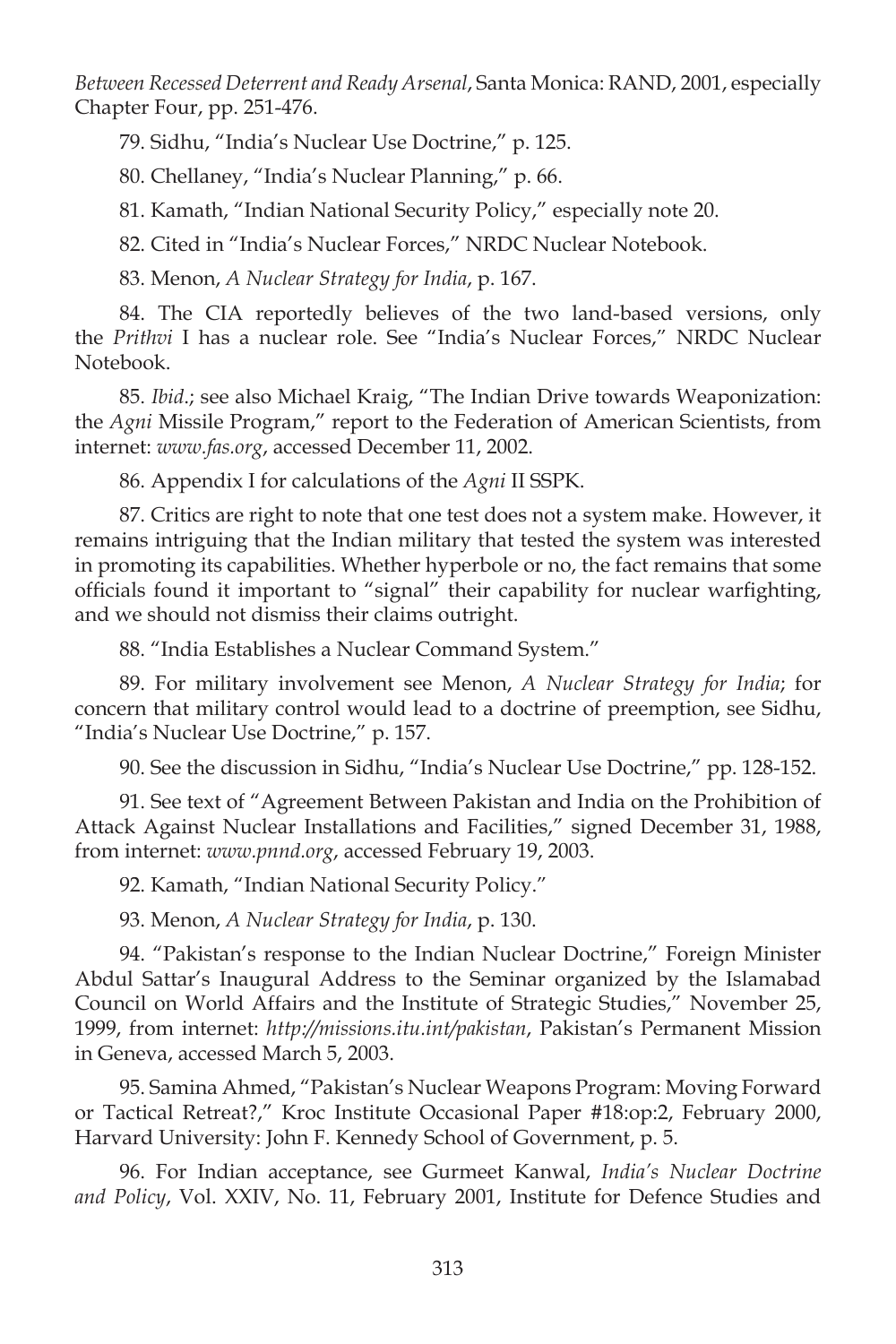Analysis, New Delhi, from internet: *www.idsa-india.org*, accessed November 27, 2002.

97. Patron Lieutenant General (Retd) Sardar FS Lodi, "Pakistan's Nuclear Doctrine," *Defence Journal*, April 1999, from internet: *www.defencejournal.com*, accessed November 27, 2002.

98. *Ibid*.

99. Ahmed, "Pakistan's Nuclear Weapons Program," p. 24.

100. Rodney W. Jones, "Is stable nuclear deterrence feasible?," *The Friday Times*, February 22-28, 2002, Vol. XIII, No. 52, from internet: *www.thefridaytimes.com*, accessed February 22, 2003.

101. *Ibid*.

102. Kanwal, *India's Nuclear Doctrine and Policy*.

103. Air Commodore (Retd) Jamal Hussain, "Dynamics of Nuclear Strategy in South Asia," *Defence Journal*, October 2002, from internet: *www.defencejournal.com*, accessed December 11, 2002.

104. "Pakistan's response to the Indian Nuclear Doctrine," Foreign Minister Abdul Sattar; see also Zafar Iqbal Cheema, "Pakistan's Nuclear Use Doctrine and Command and Control," in Peter R. Lavoy, Scott D. Sagan, and James J. Wirtz, Planning the Unthinkable: How New Powers Will Use Nuclear, Biological, and Chemical *Weapons*, Ithaca: Cornell University Press, 2000, passim.

105. Ahmed, "Pakistan's Nuclear Weapons Program," p. 5.

106. Anthony H. Cordesman, "The Threat of Pakistani Nuclear Weapons," November 8, 2001, Washington, DC: Center for Strategic and International Studies, p. 6.

107. Natural Resources Defense Council, "The Consequences of Nuclear Conflict between India and Pakistan," from internet: *www.nrdc.org*, accessed February 19, 2003; Gaurav Kampani, "Safety Concerns About the Command & Control of Pakistan's Strategic Forces, Fissile Material, and Nuclear Installations," September 28, 2001, Monterey: Monterey Institute of International Studies, from internet: *http://cns.miis.edu*, accessed March 5, 2003.

108. Federation of American Scientists, "Pakistan Nuclear Weapons," from internet: *www.fas.org*, accessed December 11, 2002.

109. Jones, "Is stable nuclear deterrence feasible?"

110. Shireen M. Mazari, "Formulating a Rational Strategic Doctrine," *Pakistan Institute for Air Defence Studies*, n.d., from internet: *www.piads.com.pk*, accessed March 5, 2003.

111. See the artist's rendition of the method at *www.piads.com.pk/users/piads/ nuke.html*, accessed April 29, 2003.

112. Mazari, "Formulating a Rational Strategic Doctrine." See also Natural Resources Defense Council, "The Consequences of Nuclear Conflict between India and Pakistan" for a similar list of expected targets.